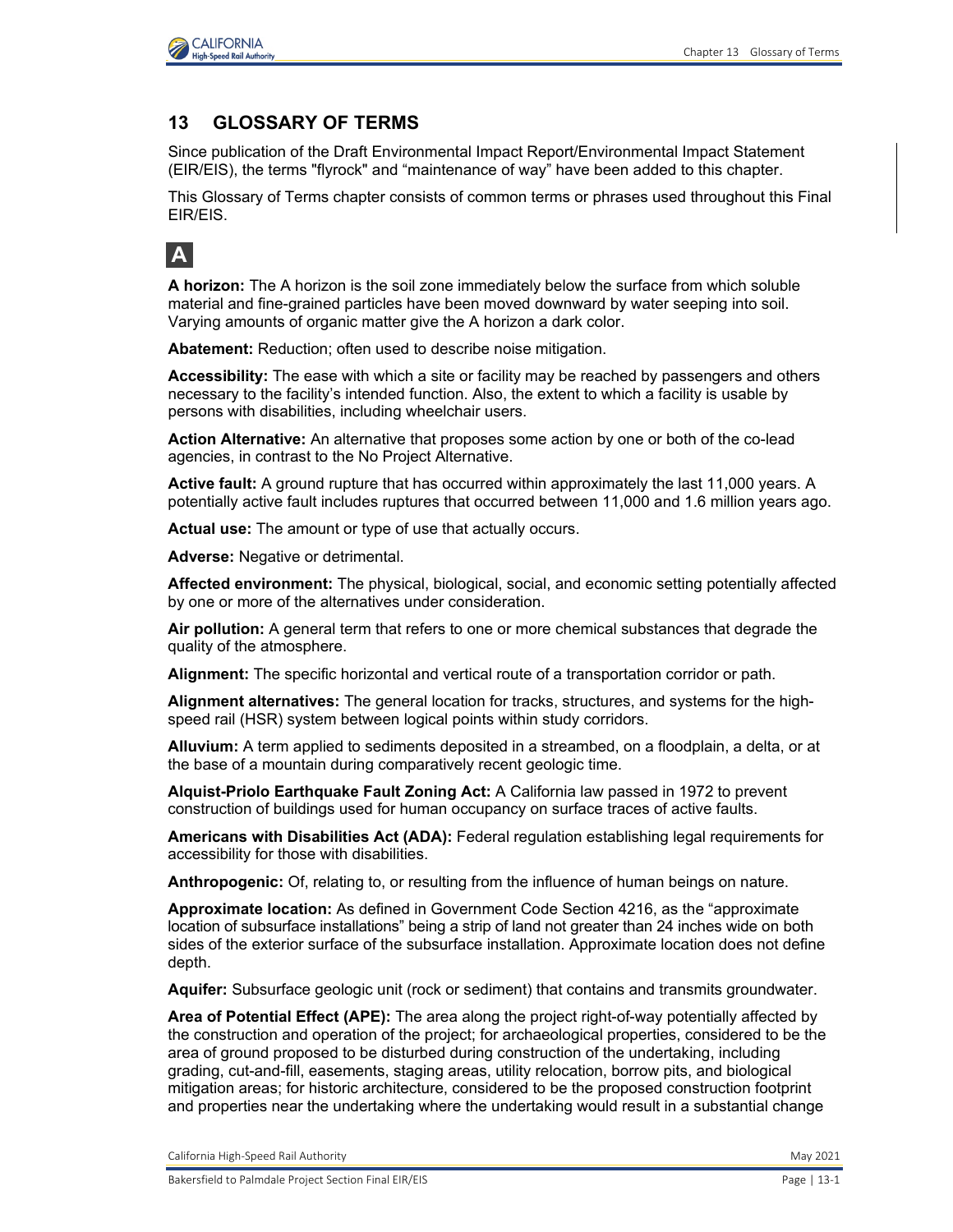

from the historic use, access, or noise and vibration levels that were present 50 years ago, or during the period of significance of a property, if different; paleontological resources, considered to be a zone 250 feet on both sides of the right-of-way for a given alternative, and within 0.5 mile of any potential facilities, including potential stations.

**Artifacts:** Objects made by people, including tools such as projectile points, scrapers, and grinding implements, waste products from making flaked stone tools (debitage), and nonutilitarian artifacts (beads, ornaments, ceremonial items, and rock art).

**At-grade:** At ground surface level; used to describe roadways, river crossings, and track alignments.

**Attainment:** An air basin is considered to be in *attainment* for a particular pollutant if it meets the federal or state standards set for that pollutant. *See also* **maintenance, nonattainment.**

#### **Authority:** *See* **California High-Speed Rail Authority**.

**A-weighted decibel (dBA):** An expression of the relative loudness of sounds as perceived by the human ear. In the A-weighted system, the decibel values of sounds at low frequencies are reduced. This is in contrast to unweighted decibels, where no correction is made for auditory frequency.

**A-weighted sound level:** A measure of sound intensity that is weighted to approximate the response of the human ear so it describes the way sound will affect people in the vicinity of a noise source.

## **B**

**Ballasted track:** Railways installed over a specific type of crushed rock that is graded to support heavily loaded rolling stock.

**Ballast-less track:** Rail lines installed over concrete slabs for support.

**Barrier:** A device intended to contain or redirect an errant vehicle by providing a physical limitation through which a vehicle would not typically pass.

**Barrier offset distance:** The lateral distance from the centerline of the track to the face of the barrier, trackside, or other roadside feature.

**Baseline:** Foundation or basis to use for comparison purposes.

**Beneficial visual impact:** Impact resulting if a project alternative eliminates a dominant feature that currently detracts from scenic qualities or blocks landscape vistas.

**Best management practices (BMP):** Methods designed to minimize adverse effects to the environment. Examples of BMPs include practices for erosion and sedimentation controls, watering for dust control, perimeter silt fences, rice straw bales, and sediment basins.

**Biological resources:** Plant and wildlife species, terrestrial and aquatic habitats (including jurisdictional waters), and habitats of concern (including sensitive plant communities, critical habitat, core recovery areas, mitigation banks, and wildlife corridors).

**British thermal unit (Btu):** Equal to the amount of heat required to raise 1 pound of water 1 degree Fahrenheit at 1 atmosphere of pressure.

#### **C**

**California Endangered Species Act (CESA):** A law that mandates that state agencies do not approve a project that would jeopardize the continued existence of endangered species if reasonable and prudent alternatives are available that would avoid a jeopardy finding.

**California Environmental Quality Act (CEQA):** Legislation enacted in 1970 to protect the quality of the environment for the people of California by requiring public agencies and decision-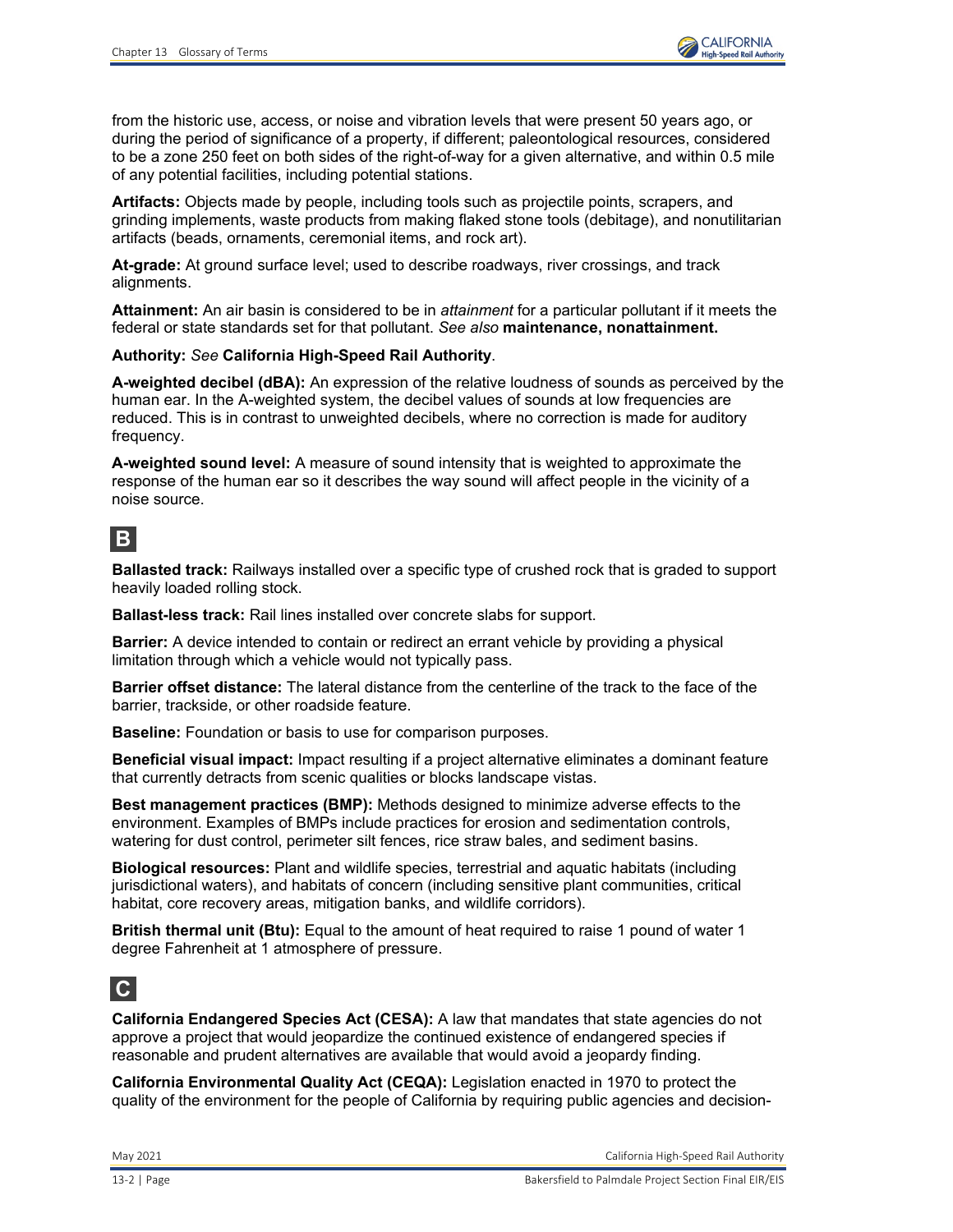

makers to document and consider the environmental consequences of their actions. CEQA is the state equivalent of the National Environmental Policy Act (NEPA).

**California High-Speed Rail Authority (Authority):** The state governing board that has responsibility for planning, designing, constructing, and operating the California High Speed Rail System. The Authority's mandate is to develop the HSR system in coordination with the state's existing transportation network, which includes intercity rail and bus lines, regional commuter rail lines, urban rail and bus transit lines, highways, and airports.

**California High-Speed Rail (HSR):** *See* **high-speed rail system** and **high-speed train**.

**California High-Speed Rail (HSR) System:** *See* **high-speed rail system**.

**Cantilever:** A long, projecting beam or girder fixed at only one end and used in bridge construction.

**Capital cost:** The total cost of acquiring an asset or constructing a project.

**Carbon dioxide (CO<sub>2</sub>):** A colorless, odorless gas that occurs naturally in the atmosphere; fossil fuel combustion emits significant quantities of CO<sub>2</sub>.

**Carbon monoxide (CO):** A colorless, odorless gas generated in the urban environment primarily by the incomplete combustion of fossil fuels in motor vehicles.

**Cathodic protection:** A technique used to control the corrosion of a metal surface by making it the cathode of an electrochemical cell. A simple method of protection connects the metal to be protected to a more easily corroded "sacrificial metal" to act as the anode.

**Central control facility:** A facility for monitoring and controlling HSR operations. Co-located with the heavy maintenance facility, it provides central supervision over train and power dispatch facilities, serves as the hub for safety and security functions, manages real-time tracking of HSR vehicles, collects and records data, and controls access.

**Centroid of flow of streams:** The midpoint of that portion of a stream width that contains 50 percent of the total flow.

#### **CEQA:** *See* **California Environmental Quality Act***.*

**Check rail:** The guiding rail between the two running rails that maintains a derailed wheel in the track alignment. Check rails are installed 36 centimeters (14.2 inches) from the rail and can be placed inside one or both of the running rails.

**Class I trail:** A trail within a separate right-of-way designated for exclusive use by bicycles and pedestrians. Cross traffic by motorists is minimized.

**Class II trail:** A trail within a restricted right-of-way designated for semi-exclusive use by bicycles, with traffic by motor vehicles or pedestrians at crossings.

**Class III trail:** A trail within an on- or off-street right-of-way designated by signs or permanent markings and shared with pedestrians and motorists.

**Clean Air Act (CAA):** The law that defines the U.S. Environmental Protection Agency's responsibilities for protecting and improving the nation's air quality and the stratospheric ozone layer. The CAA protects the general public from exposure to airborne contaminants that are known to be hazardous to human health.

**Clean Water Act (CWA):** The primary federal law protecting the quality of the nation's surface waters, including wetlands. The CWA regulates discharges and spills of pollutants, including hazardous materials, to surface waters and groundwater.

#### **CNEL:** *See* **community noise equivalent level***.*

**CO2e:** Carbon dioxide equivalent, which is the concentration of CO2 that would have global warming effects similar to other greenhouse gases.

California High-Speed Rail Authority **May 2021** 2021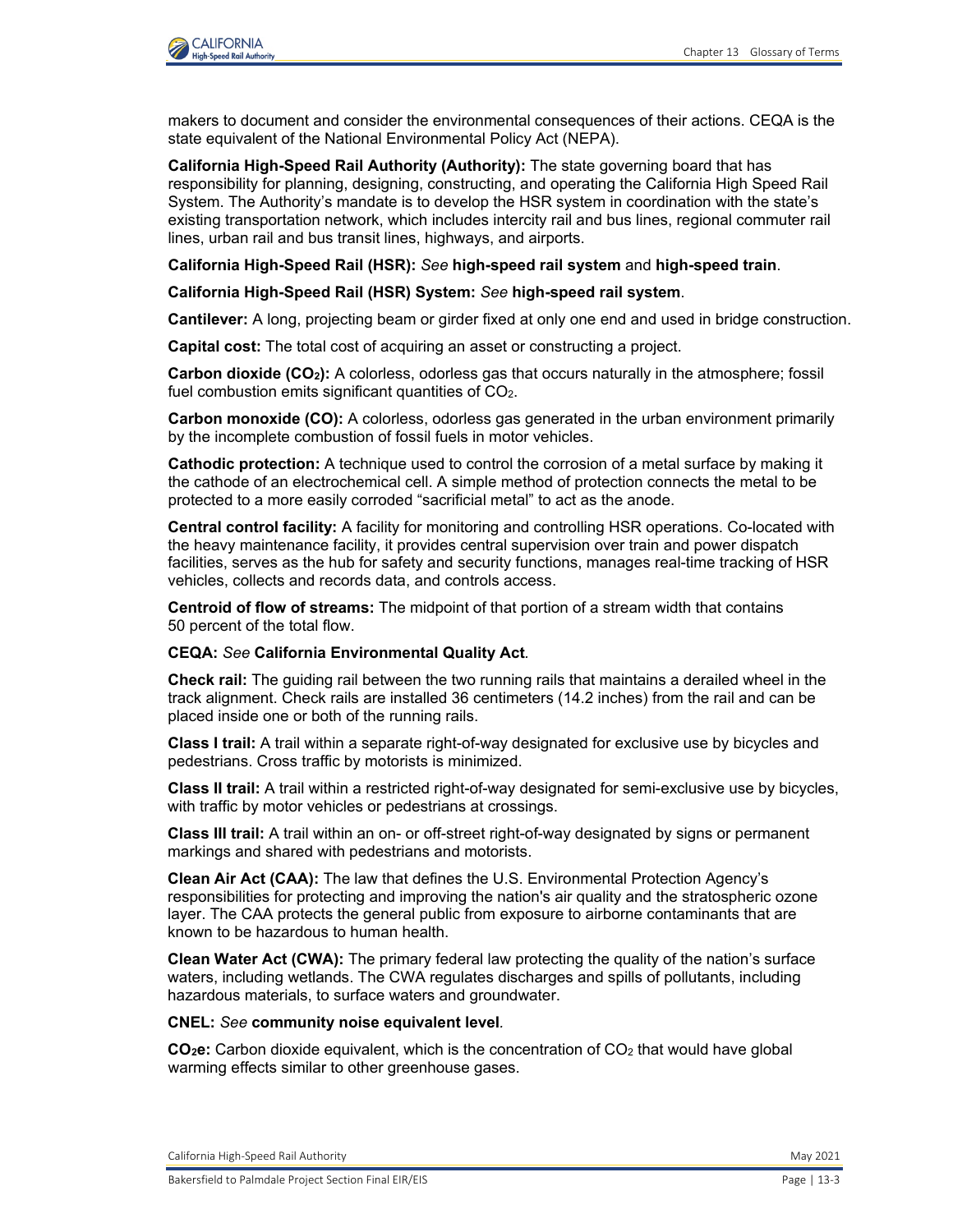**Cofferdam:** Watertight enclosure from which water is pumped to expose the bottom of a body of water and allow construction.

**Community cohesion:** The degree to which residents have a sense of belonging to their neighborhood, a level of commitment to the community, or an association with neighbors, groups, and institutions, usually as a result of continued association over time.

**Community noise equivalent level (CNEL):** A 24-hour Leq that has been adjusted to add a "penalty" of 5 dBA for evening noise (between 7:00 p.m. and 10:00 p.m.) and 10 dBA for nighttime noise (between 10:00 p.m. and 7:00 a.m.).

**Concourse:** Area for accommodating patrons at a high-speed rail station.

**Concrete derailment walls:** Tall curbs located close to the train wheels that, in the event of a derailment, keep the train within the right-of-way and upright.

**Congestion management plan:** A planning document that addresses strategies for reducing traffic congestion.

**Connectivity:** The degree of "connectedness" of a transportation system, such as a transit network, and the ease with which passengers can move from one point to another within the network or points outside the network.

**Conservation easement:** An easement that transfers property development rights to another entity, such as the local jurisdiction or an agricultural protection organization; the land remains in private ownership and may be farmed, but may not be developed with urban uses. *See also* **easement**.

**Construction:** Any activity that directly alters the environment, excluding surveying or mapping.

**Construction laydown area:** A staging area, typically adjacent to the HSR right-of-way and within a temporary construction easement that is used to stockpile materials and store equipment for building HSR or related improvements. In some cases, this area is also used to assemble or pre-fabricate components of guideway or wayside facilities before transport to installation locations. Construction laydown areas are part of the project footprint that is evaluated for potential environmental impacts, yet actual use of the area is left to the discretion of the designbuild contractor. After conclusion of construction, this area is typically restored to pre-construction conditions.

**Contact wire:** A suspended (overhead) wire system that supplies traction power from a central power source to an electric vehicle such as a train. *See* **overhead contact system**.

**Containment parapet:** A safety barrier that is installed on the edge of a bridge, or on a retaining wall or similar structure where there is a vertical drop. The barrier provides additional protection and restraint for pedestrians and other road users.

**Contra-flow:** Movement against the general direction of flow.

**Cooperating agency:** Any agency invited by the lead federal agency that has agreed to participate in the NEPA process, and has legal jurisdiction over, or technical expertise regarding, environmental impacts associated with a proposed action.

**Corridor:** A geographic belt or band that follows the general route of a transportation facility (e.g., highway or railroad). A corridor differs from an alignment in that the alignment describes the narrow footprint of the transportation facility itself and not the surrounding infrastructure.

**Cowardin Classification System:** A system for classifying wetlands. The system includes five main types of wetlands: marine, estuarine, riverine, lacustrine, and palustrine.

**Criteria pollutants:** Pollutants for which federal and state air quality standards have been established: carbon monoxide (CO), sulfur oxides (SO<sub>x</sub>), nitrogen oxides (NO<sub>x</sub>), ozone (O<sub>3</sub>), particulate matter with a diameter of 10 microns or less  $(PM_{10})$ , particulate matter with a diameter of 2.5 microns or less (PM<sub>2.5</sub>), and lead (Pb).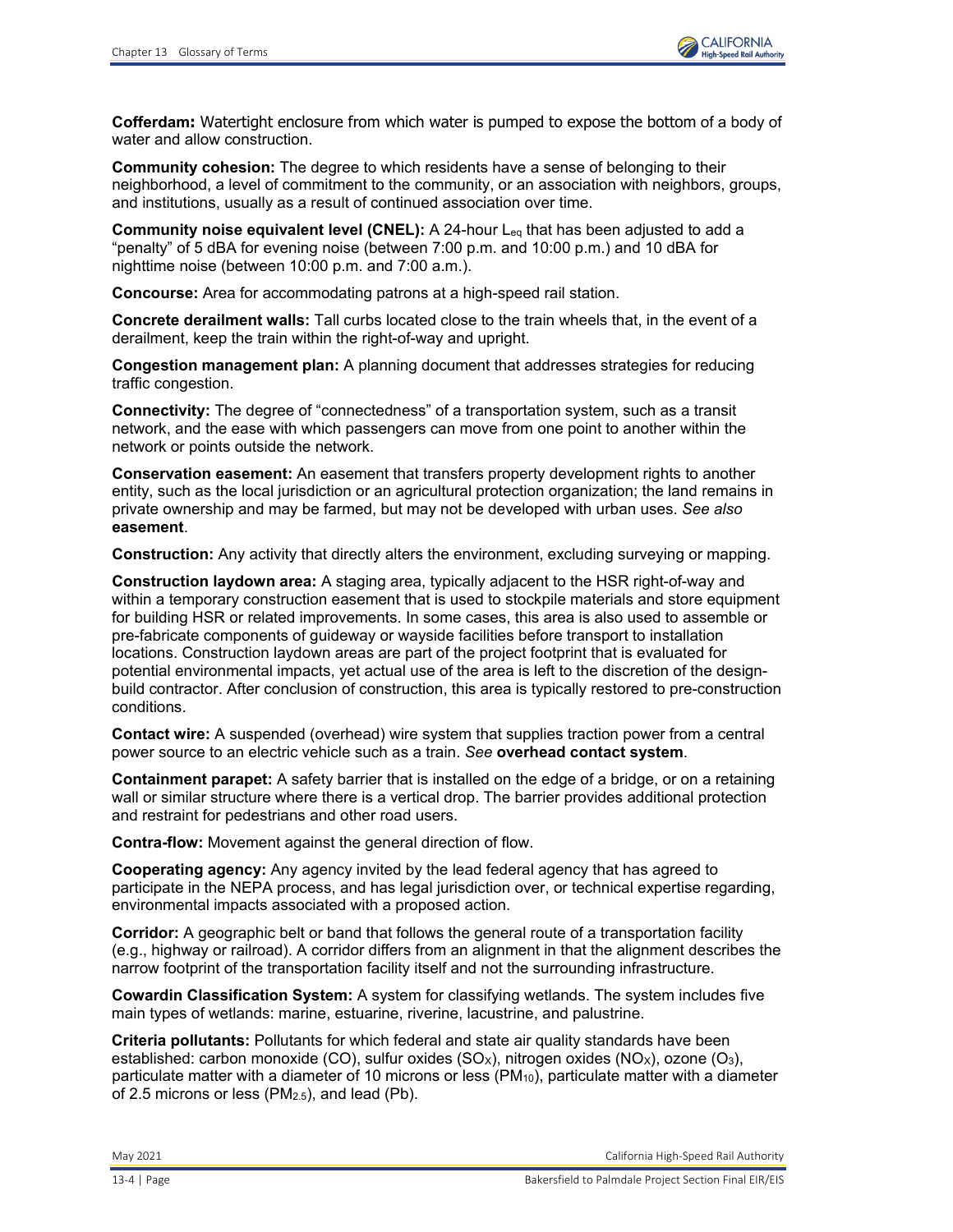

**Critical habitat:** Federally designated areas that provide suitable habitat for federally listed threatened or endangered species, and in which are the geographical locations and physical features essential to the conservation of a particular species.

**Cultural resources:** Resources related to the tangible and intangible aspects of cultural systems, living and dead, that are valued by a given culture or contain information about the culture. Cultural resources include, but are not limited to, sites, structures, buildings, districts, and objects associated with or representative of people, cultures, and human activities and events.

**Cumulative impact:** (1) CEQA―the result of two or more individual impacts that, when considered together, are considerable or that compound or increase other environmental impacts; (2) NEPA―an impact on the environment that results from the incremental impact of the action when added to other past, present, and reasonably foreseeable future actions.

**Cut and cover:** Construction technique in which a trench is excavated, infrastructure is installed, and the trench is closed.

**Cut and fill:** Construction technique involving excavation or grading followed by placement and compaction of fill material.

**Cut slope:** A slope that is shaped by excavation or grading. *See also* **fill slope**.

## **D**

**Datum:** A reference from which measurements are made for establishing horizontal and vertical control.

**Decibel (dB):** A logarithmic measurement of noise intensity.

**Dedicated corridor:** Segment along the HSR alignment where high-speed trains operate in a right-of-way that is exclusive of other passenger or freight railroads.

**Dedicated track:** Segment along the HSR alignment where high-speed trains operate on tracks exclusive of other passenger and freight railroads.

**Densification:** The process of making an element more compact by reducing space between particles. Also refers to land development that increases the number of people who live or work within a particular area of land.

**Design criteria:** To determine each alternative's ability to meet the HSR project purpose, need, and objectives, alternatives are evaluated using HSR system performance criteria that distinguish design differences and qualities in the alignment and station locations.

**Detention pond:** A pond designed to temporarily store and slowly release the runoff that it receives.

**Dewatering:** The process of removing water from an area or substance, such as fill material.

**Disturbance:** A discrete natural or human-induced event that causes a change in the condition of an ecological system.

**Dry utility:** A wire, cable, pipeline, and support facility used to convey electricity, natural gas, gaseous chemicals, telecommunications, cable television, or other nonliquid products.

## **E**

**Easement:** An interest in land owned in fee by another individual or organization that entitles its holder to a specific limited use.

**Ecosystem:** An interconnected network of living organisms, including people, and their local physical environment; often viewed as an ecological unit**.**

**Effect:** A change in the condition or function of an environmental resource or environmental value as a result of human activity.

California High-Speed Rail Authority May 2021 and Separate School and School and School and School and School and School and School and School and School and School and School and School and School and School and School an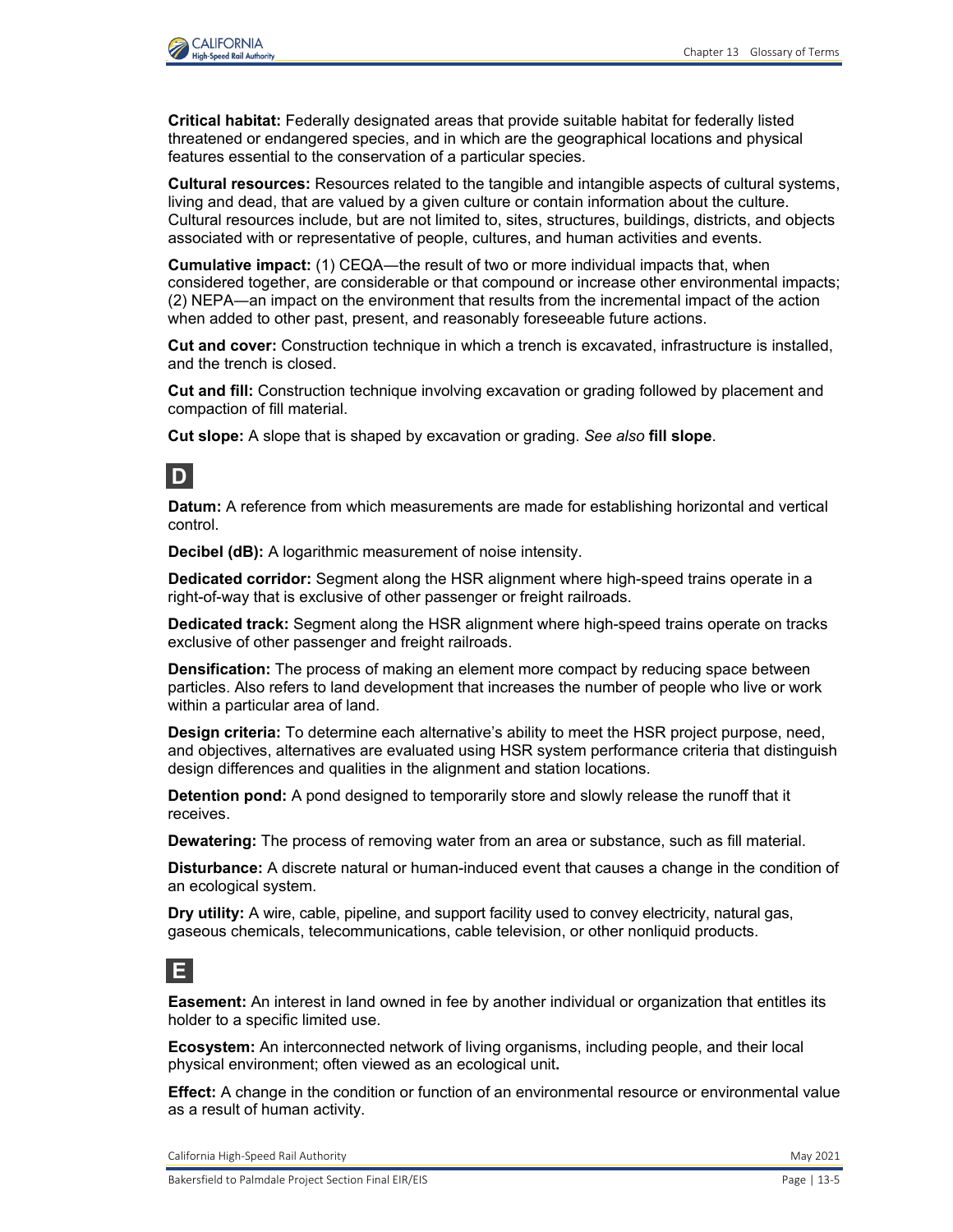**Electric multiple units (EMU):** A multiple-unit train consisting of self-propelled carriages that use electricity as the motive power. An EMU requires no separate locomotive, as electric traction motors are incorporated within one or a number of the carriages. Most EMUs are used for passenger trains, but some have been built or converted for specialized nonpassenger roles, such as carrying mail or luggage, or in departmental use, for example as de-icing trains. An EMU is usually formed of two or more semi-permanently coupled carriages, but electrically powered single-unit railcars are also generally classed as EMUs.

**Electromagnetic field (EMF):** The force field that extends outward from any moving electrical current, consisting of both a magnetic field and an electric field.

**Electromagnetic interference (EMI):** An electrical emission or disturbance that causes degradation in performance or results in malfunctions of electrical or electronic equipment, devices, or systems.

**Elevated guideways:** Railroad track and emergency walkways on both sides of a track that may range from approximately 20 to 60 feet high (or higher) in certain urban areas.

**Embankment:** A bank of earth or stone built to carry a road or railroad over an area of lower ground. Also refers to a wall or bank of earth or stone built to prevent flooding.

**Emergent:** (1) Arising naturally; (2) vegetation rooted in periodically or continuously inundated substrate but with a portion of the plant extending above the water.

**Endangered species:** Any species listed under the federal Endangered Species Act as being in danger of or threatened with extinction throughout all or most of its range.

**Enplanement:** The act of boarding an airplane.

**Environmental impact report (EIR):** Documentation of the detailed analysis of a project's potential significant effects upon the natural, cultural, and community resources, measures to mitigate significant adverse impacts to a less-than-significant level, and reasonable alternatives to avoid significant effects. The EIR is prepared as part of the CEQA environmental review process that is intended to disclose the potential consequences of a proposed project to the public and provide decision-makers with analytical information and public reactions in advance of a final decision on a proposed project.

**Environmental impact statement (EIS):** Documentation required by the National Environmental Policy Act (NEPA) for certain actions "significantly affecting the quality of the human environment." An EIS is a decision-making tool that presents detailed analysis of a proposed action and alternatives to the proposed action. The EIS presents the project's potential effects both beneficial and adverse—and any mitigation measures to reduce adverse effects.

**Environmental justice:** Identifying and addressing the potential for disproportionately high and adverse effects of federal programs, policies, and activities on minority and low-income populations, as provided in Executive Order 12898 issued by President Clinton in 1992. Environmental justice is defined in California law as, "the fair treatment of people of all races, cultures, and incomes with respect to the development, adoption, implementation, and enforcement of environmental laws, regulations, and policies." Additionally, the Authority's Title VI policy and plan and its Limited English Proficiency policy and plan address the Authority's commitment to nondiscrimination on the basis of race, color, national origin, age, sex, or disability. The Authority is also committed to providing language assistance to individuals with limited English proficiency.

**Erosion:** Process by which earth materials are worn down by the action of flowing water, ice, or wind.

**Ethnicity:** A grouping or categorization of people based on shared cultural traits such as ancestral origin, language, custom, or social attitude.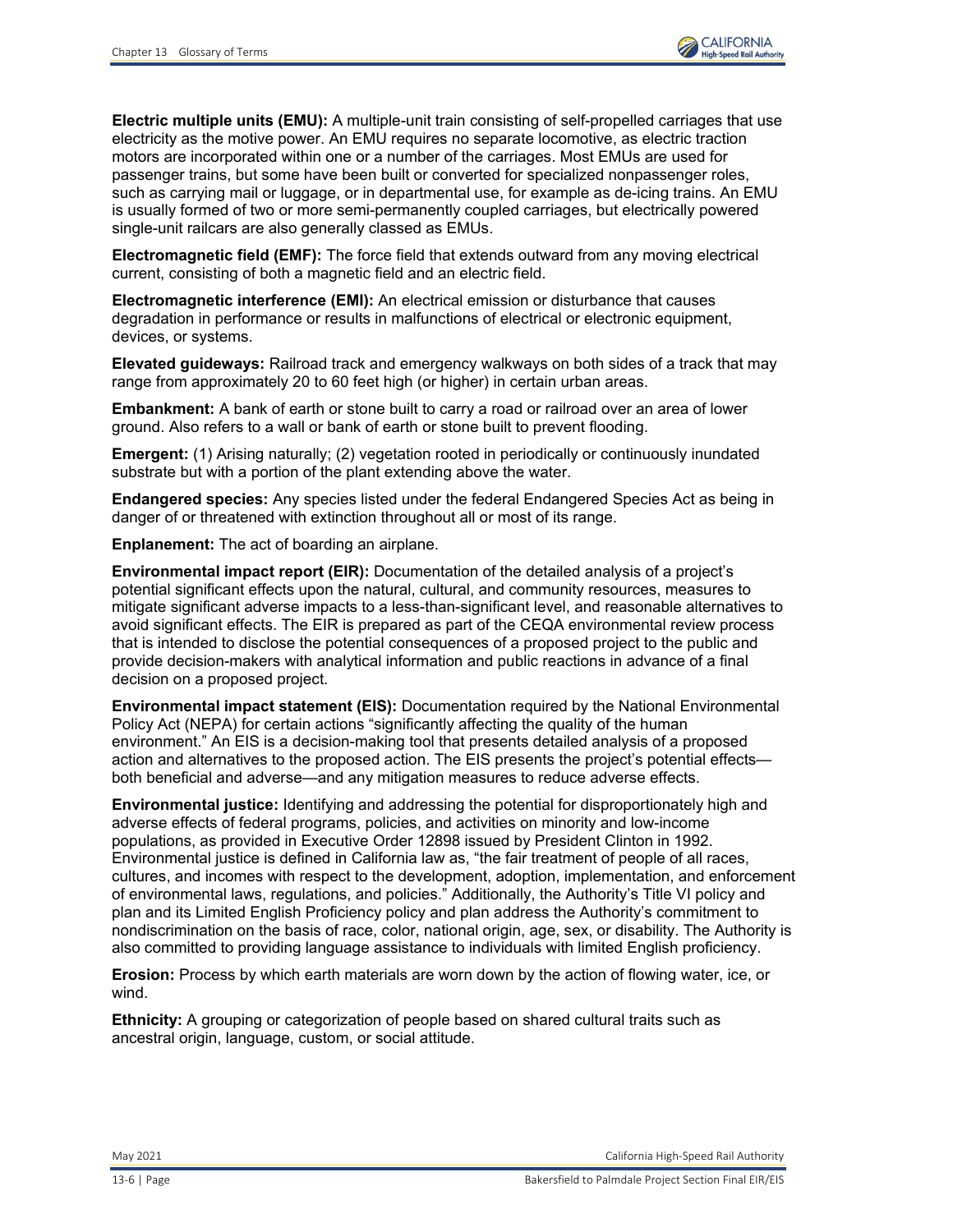

# **F**

**Farmland Mapping and Monitoring Program (FMMP):** An automated map and database system administered by the California Department of Conservation that records changes in agricultural land use.

**Farmland of local importance:** Farmlands important to the local agricultural community, as determined by each county's board of supervisors and local advisory committee. *See also*  **farmland of statewide importance** *and* **prime farmland**.

**Farmland of statewide importance:** Farmlands that are similar to **prime farmlands** but are less valuable because they have steeper slopes, less ability to retain moisture in the soil, or other characteristics that limit their use. To quality as Farmland of Statewide Importance, a property must have been used for production of irrigated crops at some time during the previous four years.

**Farmland severance:** The acquisition of part of a farm property that results in the severance (disconnection) of part of the parcel from the remaining agricultural use under one ownership.

**Fault:** A fracture in the earth's crust accompanied by a displacement of one side of the fracture with respect to the other usually in a direction parallel to the fracture. Movement along the fault can be sudden or occur over time.

**Fault creep:** (1) The slow, continuous movement of crustal blocks along a fault; (2) measurable surface displacement along a fault in the absence of notable earthquakes.

**Fault rupture:** A rupture in which the fault extends to the ground surface and causes the ground to break, resulting in an abrupt, relative ground displacement. Surface fault ruptures are the result of stresses relieved during an earthquake, and they often damage structures astride the typically narrow rupture zone.

**Feasible:** Capable of being implemented.

**Fecundity:** Fertility; the potential to be fruitful in offspring or vegetation.

**Federal Endangered Species Act (ESA):** The federal ESA and subsequent amendments (Sections 7, 9, and 10) provide guidance for conserving federally listed species and the ecosystems upon which they depend.

**Federal Railroad Administration (FRA):** An agency within the U.S. Department of Transportation that administers financial assistance programs and regulates the operation and safety of freight and passenger rail throughout the United States. FRA was previously the federal lead agency under NEPA for the HSR program; however, the environmental review, consultation, and other actions required by applicable federal environmental laws for this project are being or have been carried out by the State of California pursuant to 23 U.S.C. 327 and a memorandum of understanding dated July 23, 2019, and executed by the FRA and the State of California. Pursuant to the memorandum of understanding, the California High-Speed Rail Authority is now the federal lead agency.

**Fenestration:** The arrangement, proportioning, and design of windows and doors in a building; openings in a building wall, such as windows and doors, designed to permit the passage of air, light, and people.

**Fiber-optic cable system:** A data transmission technology that relies on light rather than electricity, conveying data through a cable consisting of a central glass core surrounded by layers of plastic.

**Fill slope:** A slope shaped by the placement and compaction of loose fill material, which may be reused from elsewhere on the construction site or imported.

**Fiscally or financially constrained plans:** Regional transportation plans that are limited by the foreseen availability of project funding in the region.

**Flyover:** A bridge that carries one road or rail alignment aerially over another.

California High-Speed Rail Authority **May 2021** 2021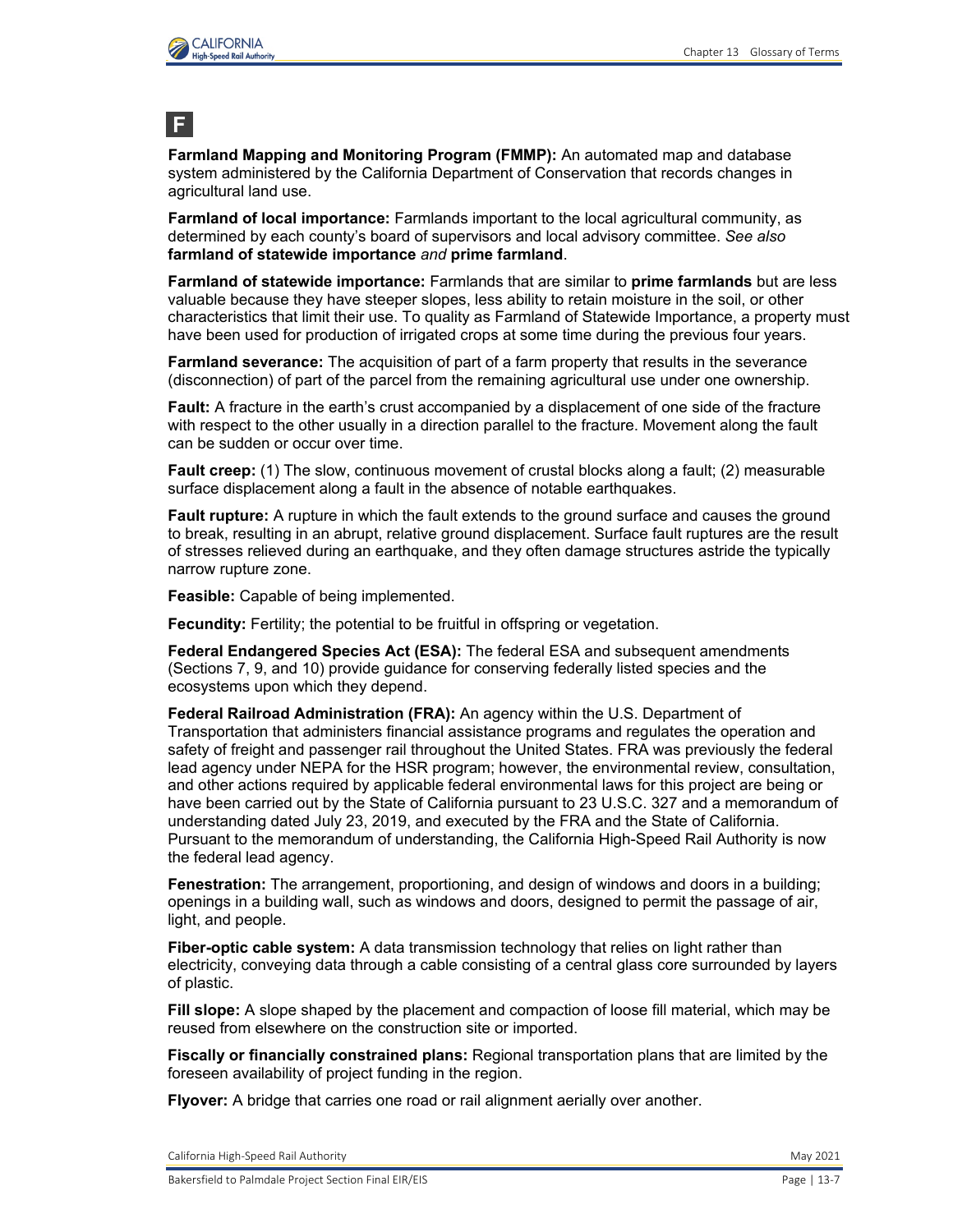

**Flyrock:** Flyrock is rock that is ejected from a blast site in a controlled explosion in mining operations. The term refers in particular to rock that flies beyond the blast site, causing injuries to people and damage to property.

**Footprint:** The area covered by a facility, its right-of-way, or parcel(s), and/or affected by temporary construction activities. *See* **project footprint**.

**Formation:** A geologic unit (e.g., the Gem Hill Formation).

**Fossils:** The remains or traces of ancient plants, animals, and other organisms.

**Free area:** Area within the station that is open to the general public without the purchase of a ticket.

**Freeboard:** Stream bank or levee height above the high-water mark of a defined high-flow event such as the 100-year flood. Freeboard is a factor of safety usually expressed in feet above a flood level for purposes of floodplain management. "Freeboard" tends to compensate for the many unknown factors that could contribute to flood heights greater than the height calculated for a selected size flood and floodway conditions, such as wave action, bridge openings, and the hydrological effect of urbanization of the watershed.

**Frequency:** The number of times a field, such as an electromagnetic field, changes direction in space each second. Also, the number of trains, flights, or other transportation service that occur in a given period.

**Fresno to Bakersfield Locally Generated Alternative (F-B LGA):** An alternative alignment for the HSR system in the Fresno to Bakersfield Project Section developed following the publication of the Final EIR/EIS and evaluated in the Supplemental EIR/EIS.

**Full parcel acquisition:** A permanent acquisition of an entire parcel of land necessary to implement a project.

## **G**

**General Conformity Rule:** The General Conformity Rule ensures that federal activities do not cause or contribute to new violations of National Ambient Air Quality Standards (NAAQS), which stem from the federal Clean Air Act; actions do not worsen existing violations of the NAAQS; and attainment of the NAAQS is not delayed. Federal, state, tribal, and local governments work together within designated air quality nonattainment or maintenance areas to ensure that federal actions do not conflict with the applicable state implementation plan or tribal implementation plan.

**General plan:** A planning document, usually at the city or county level, that articulates policies for future land use and development over a specified period of time. A general plan may be supplemented by specific plans that implement land use and development policies for particular portions of a planning jurisdiction, such as historic districts or areas slated for redevelopment.

**G force:** A force with a magnitude equal to the gravitational force acting on a body at sea level; expressed as 1.0 g.

**Geographic information system (GIS):** An information management system designed to store and analyze data referenced by spatial or geographic coordinates.

**Giga:** Prefix meaning 1 billion.

**Grade crossing:** The intersection of a railroad and a highway at the same elevation (grade); an intersection of two or more highways; an intersection of two railroads.

**Grade, gradient:** Slope changes in ground elevation, defined as a percentage, as feet of rise in 100 feet of run along a single horizontal line.

**Grade-separated:** At different elevations; on separate levels.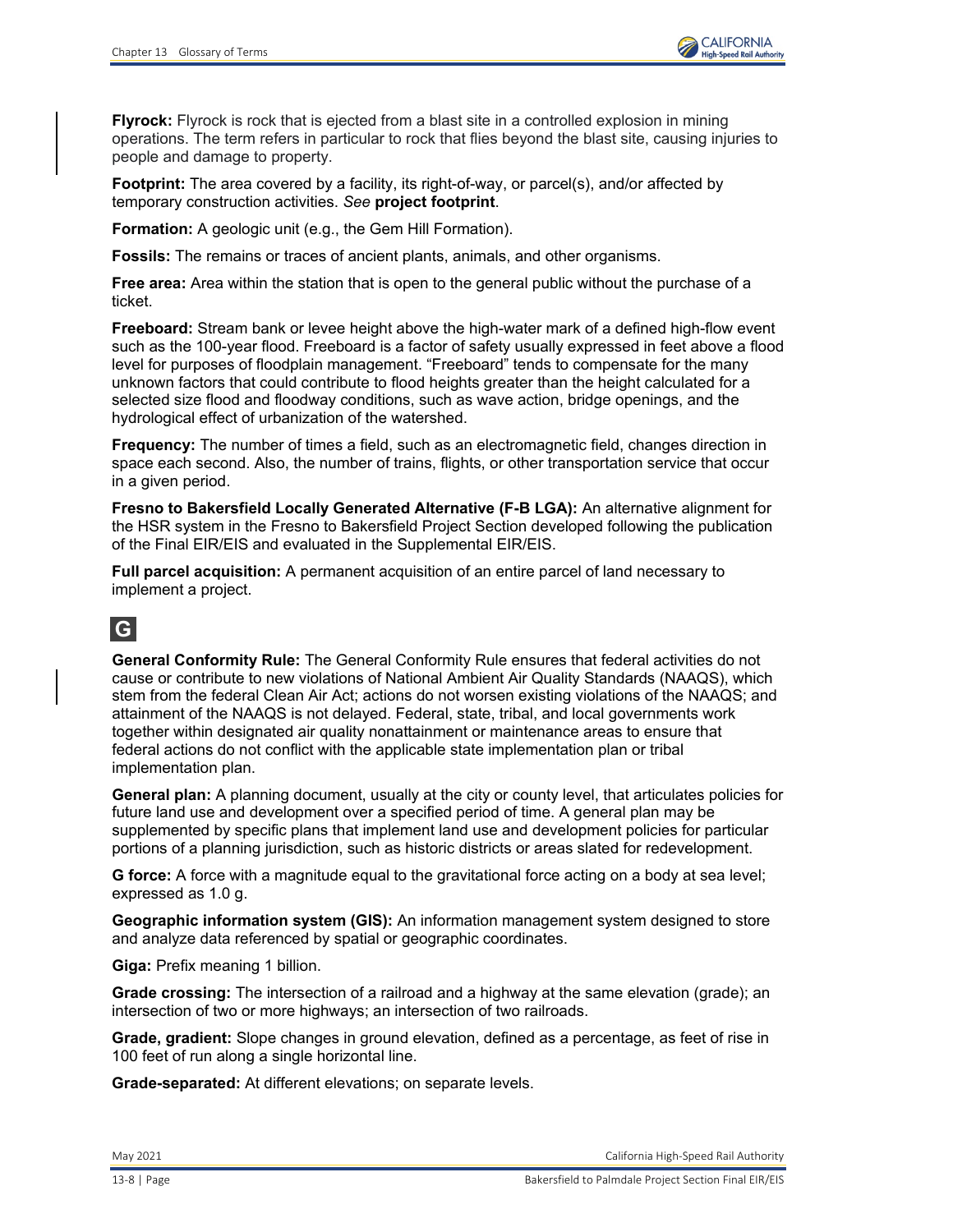

**Greenhouse gases:** A class of air pollutants believed to contribute to the greenhouse global warming effect, including nitrogen oxides  $(NQ_x)$ , hydrocarbons  $(HC)$ , and carbon dioxide  $(CQ_2)$ .

**Grid:** A system of interconnected power generators and power transmission lines managed to meet the requirements of energy users connected to the grid.

**Groundwater:** Water contained and transmitted through cavities and crevasses within rock and sediment below the ground surface.

**Growth inducement:** Contribution to the rate or extent of urban development in an area.

**Guard rail:** A short guidance rail in the guideway. A rail or other structure laid parallel to the running rails of a track. Used to prevent wheels from being derailed or to hold wheels in correct alignment.

**Guideway:** A track or riding surface that supports and physically guides transit vehicles specially designed to travel exclusively on it. Similarly, a *fixed guideway* is a public transportation facility using and occupying a separate right-of-way or rail for the exclusive use of public transportation and other high-occupancy vehicles or a fixed catenary system useable by other forms of transportation (as defined by the Federal Railroad Administration).

**Guideway system:** For the purposes of this California High-Speed Rail Project, the integrated linear system of infrastructure components (e.g., track structures; tunnel, trench, embankment, or bridge structures; overhead contact system; traction power substations; switching and paralleling stations; signaling and train control elements; perimeter access controls, guideway operations and maintenance access, and linear right-of-way) that enables the high-speed train to travel along the high-speed rail alignment.

### **H**

**Habitat:** An environment where plants or animals naturally occur; an ecological setting used by animals for a particular purpose (e.g., roosting habitat or breeding habitat).

**Hazardous materials:** Any material that, because of quantity, concentration, or physical or chemical characteristics, poses a significant present or potential hazard to human health and safety, or the environment, if released.

**Hazardous waste:** A hazardous material that is no longer of use and shall be disposed. Hazardous waste is regulated by the U.S. Environmental Protection Agency under the Resource Conservation and Recovery Act (RCRA). California hazardous waste law is in some cases more stringent than federal law, and waste can often be defined as California hazardous waste (or non-RCRA hazardous waste).

**Headway:** The average interval of time between vehicles moving in the same direction on the same route.

**Heavy maintenance facility (HMF):** A maintenance facility that typically supports delivery, testing, and commissioning, train storage, inspection, maintenance, retrofitting, and overhaul on a completed segment of the HSR system.

**Herbaceous:** Describes a type of plant that has no persistent woody stem above ground.

**Heritage resources:** An alternate term for cultural resources used in some planning documents. *See* **cultural resources**.

**Hertz:** A unit of measure that describes **frequency**; equal to cycles (number of reversals) per second. It is used most frequently in connection with alternating electric currents, electromagnetic waves (light, radar, etc.), and sound.

**High-risk utility:** Utility facilities conducting or carrying specific materials identified in Section 2 of the *Caltrans Project Development Procedures Manual,* Appendix LL—Utility Policy Certification and Utility Matrix. Other utilities that could disrupt the operation of HSR.

California High-Speed Rail Authority **May 2021** 2021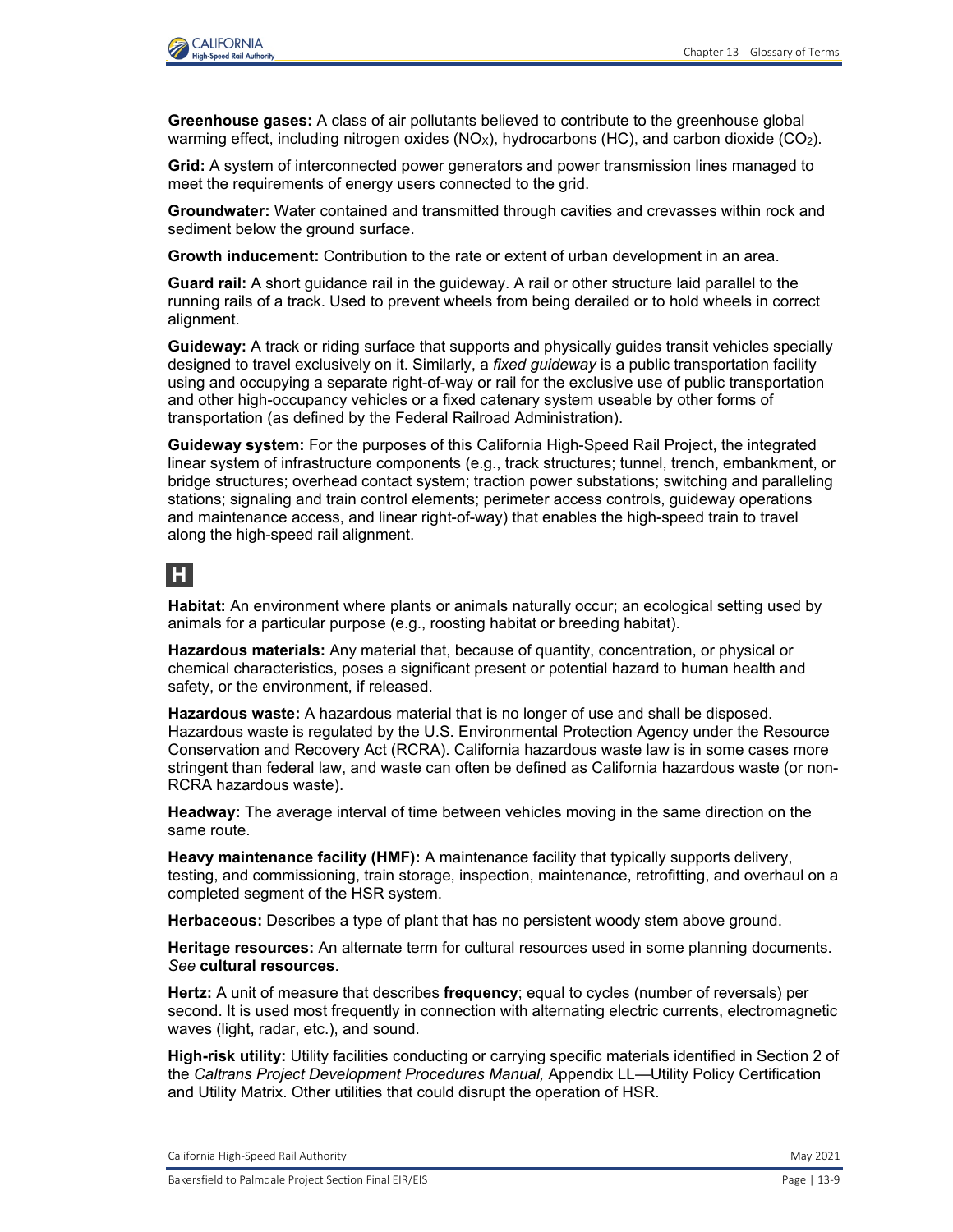**High-speed rail system:** The system that includes the HSR tracks, structures, stations, tractionpowered substations, maintenance facilities, and train vehicles able to travel at or above 220 miles per hour.

**High-speed steel-wheel-on-steel-rail train:** An improvement of traditional railroad passenger technology that has been designed to operate at speeds of 100 to 150 miles per hour on existing rail infrastructure.

**High-speed train:** A train designed to operate safely and reliably at speeds near 220 miles per hour.

**High visual impacts:** Impacts sustained if features of a project alternative are very obvious, such that they begin to dominate the landscape and detract from the existing landscape characteristics or scenic qualities.

**Holocene:** The geologic period following the Pleistocene, from 10,000 years before present to the present.

**HSR alternative alignment:** The specific horizontal and vertical location of an HSR guideway within the study corridor; HSR alternative alignments may be along or adjacent to, but may also diverge from existing transportation corridors.

**HSR alignment segment:** A portion of a project section alignment that is distinguished from other segments within the alignment by fundamentally different geographic, community, or project characteristics (e.g., valley versus mountain, rural versus suburban versus urban, or mainline predominantly at grade versus mainline predominantly above-ground or below-ground).

**HSR network alternatives:** Different ways to implement the HSR system in the study area with combinations of HSR alternative alignment segments and station locations.

**Hydrocarbons:** Various organic compounds, including methane, emitted principally from the storage, handling, and combustion of fossil fuels.

## **I**

**Impact:** A change in the condition or function of an environmental resource or environmental value as a result of human activity. In this Draft EIR/EIS, the term refers to changes resulting from the HSR Build Alternatives.

**Impervious surface:** Surface covered by impenetrable materials, such as paved parking lots or buildings, which increases the potential for water runoff and reduces the potential for groundwater recharge.

**Important farmland:** Categorized as **prime farmland, farmland of statewide importance, unique farmland,** or **farmland of local importance** under the Farmland Mapping and Monitoring Program. The categories are defined according to U.S. Department of Agriculture land inventory and monitoring criteria, as modified for California.

**Indigenous species:** A native species; any plant or animal species that occurs naturally in a given area.

**Infrastructure:** The facilities required for a societal function or service (e.g., transportation and utility infrastructure).

**Initial Study:** An environmental study carried out in compliance with CEQA to evaluate the potential for a proposed project to result in a significant adverse impact on the environment.

**In lieu of:** Instead of or in place of.

**In-situ:** In the original or natural position.

**Intactness:** A measure of the visual integrity of the natural and human-built landscape and its freedom from encroaching elements.

May 2021 California High-Speed Rail Authority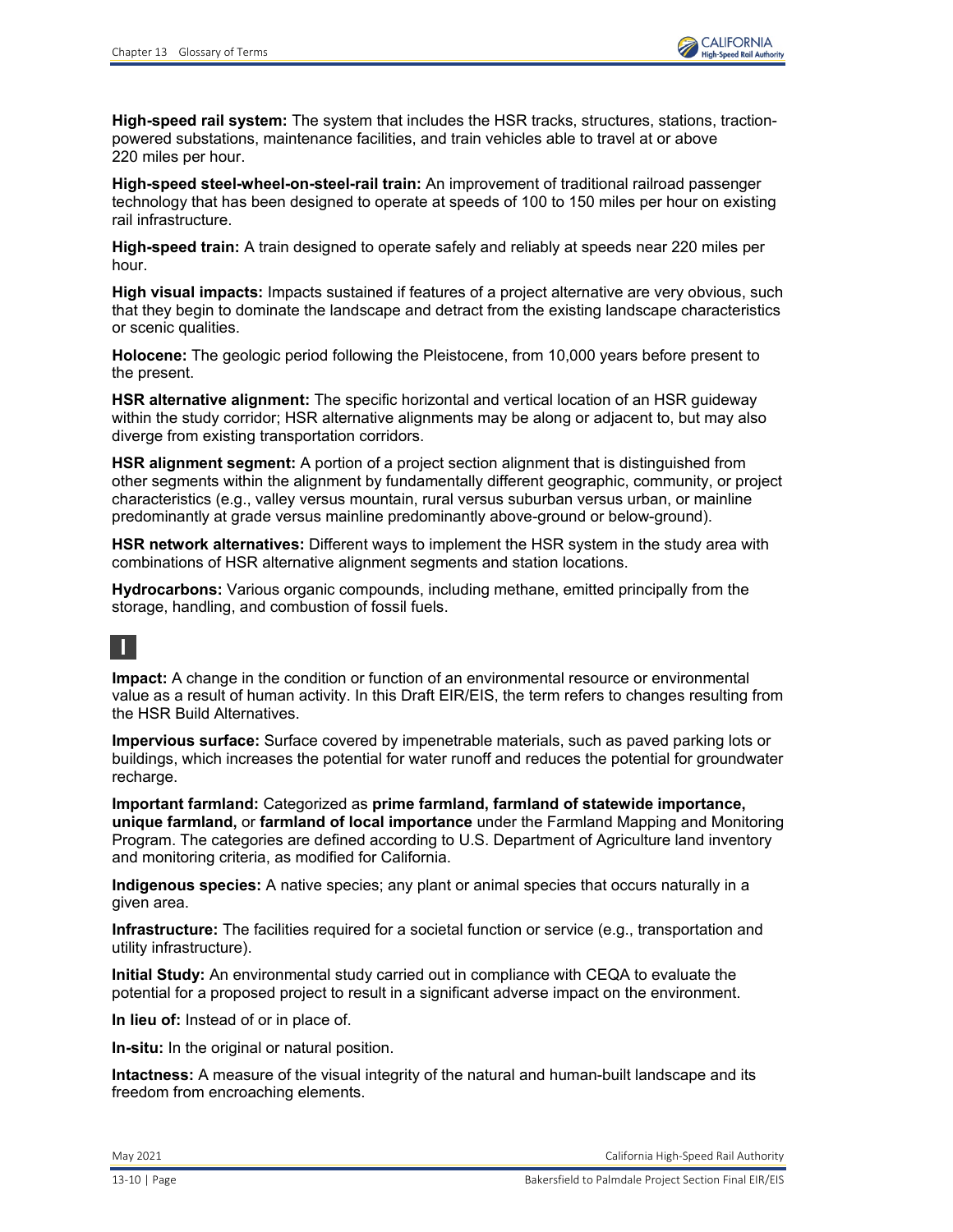

**Intermediate station:** A train station between two other stations.

**Intermittent stream:** A stream that flows only during part of the year.

**Intermodal:** Travel that involves more than one mode (e.g., walk, bike, automobile, transit, taxi, train, bus, or air) during a single journey.

**Intermodal station:** A transit station for more than one mode of transportation**.**

**Intrusion:** An errant vehicle's exit out of its right-of-way and entry into the operating space of another transportation system's right-of-way.

**Intrusion detection technology:** Technology used in the fencing around train tracks to protect a train from the derailment of an adjacent train. When an intrusion detection system is activated, HSR operations are stopped by the signaling system.

**Inversion:** A region where atmospheric temperature increases rather than normal decreases with elevation. This can suppress atmospheric mixing and tends to trap pollutants near the ground surface where adverse effects on health and materials are accentuated.

**Invertebrate:** Organisms lacking a vertebral column.

**Investment-grade ridership forecast:** Ridership forecast that is sufficiently detailed and reliable to allow agency decision-making about capital expenditures.

# **K**

**Key viewpoints (KVP):** Viewpoints that represent the range of visual character and visual quality in the project viewshed, which is the portion of the surrounding landscape within which a project is potentially visible. *See* **viewshed**.

**Kilo:** Prefix meaning one thousand.

**Kilovolt:** A unit of electric potential equal to a thousand volts.



**Landscape unit:** An area of distinct, but not necessarily homogenous, visual character.

**Lead (Pb):** A stable element that can have toxic effects and that persists and accumulates in the environment, humans, or animals.

**Lead agency:** The public agency that has the principal responsibility for carrying out or approving a project or action and is responsible for preparing environmental review documents in compliance with CEQA (state agency) and NEPA (federal agency).

**Leq:** A measure of the average noise level during a specified period of time.

**Leq (h), dBA:** Equivalent or average noise level for the noisiest hour, expressed in **A-weighted decibels**.

**Less than significant:** In CEQA or NEPA usage, describes an impact that is not sufficiently adverse, intense, or prolonged to require **mitigation**.

**Levee:** An earthen berm or other constructed wall used to raise the hydraulic height of a riverbank.

**Level-of-service (LOS):** A rating using qualitative measures to characterize operational conditions within a traffic stream as well as perceptions of operational conditions by motorists and passengers.

**Linguistic isolation:** Defined by the U.S. Census Bureau as persons living in a household in which all members aged 14 years and older speak a non-English language and also speak English less than "very well" (i.e., have difficulty with English).

California High-Speed Rail Authority May 2021 and Separation California High-Speed Rail Authority May 2021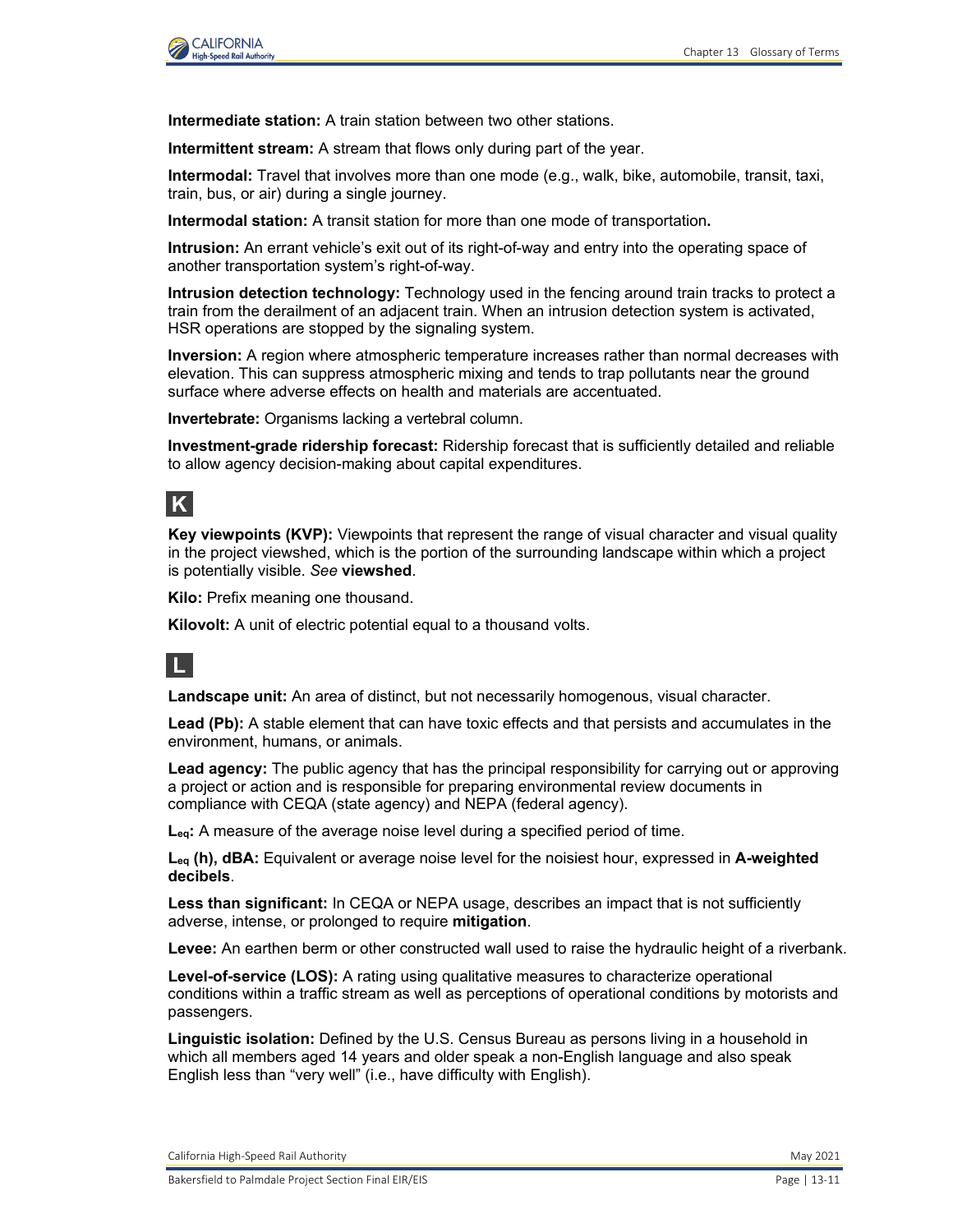

**Liquefaction:** A type of ground failure in which soils or sediments lose their internal cohesion, cease to behave as a solid, and behave like a liquid.

**Lithic:** Pertaining to or describing a stone tool or artifact.

**Local geology:** Geologic units in the immediate vicinity of the project study area.

**Logarithmic scale:** A measurement in which the ratio of successive intervals is not equal to 1 (which is typical for linear scales) but is some common factor larger than the previous interval (a typical ratio is 10, so that the marks on the scale read: 1, 10, 100, 1,000, 10,000, etc.). Logarithmic scales are useful for graphing values that have a very large range.

**Low-risk utility:** All utilities that are not identified as high risk facilities (as defined in Section 2 of the *Caltrans Project Development Procedures Manual,* Appendix LL— Utility Policy Certification and Utility Matrix).

**Low visual impacts:** Impacts sustained if features of a project alternative are consistent with the existing line, form, texture, and color of other elements in the landscape and do not stand out.

## **M**

**Mainline:** The portion of a principal highway or railroad that is exclusive of connectors, ramps, and spurs, etc.

**Maintenance:** Activities associated with the inspection, provisioning, cleanup, repair, or replacement of HSR infrastructure, facilities, trains, or other equipment. Also an air basin that was formerly designated nonattainment for one or more criteria, but now meets the established standards for that pollutant. *See also* **attainment** *and* **nonattainment**.

**Maintenance of infrastructure:** A train-industry term that refers to repair and maintenance activity concerning the right-of-way and track, including track and roadway, buildings, signals, and communication and power facilities.

**Maintenance of way:** A train-industry term that refers to repair and maintenance activity concerning the right-of-way including track, roadway, buildings, signals, and communication and power facilities.

**Maintenance siding:** A dead-end track dedicated to park maintenance trains and connected to a passing, turnout or station connection track, never to the mainline.

**Major investment study (MIS):** A study that evaluates project alternatives for their ability to solve an area's transportation problems.

**Master plan:** A comprehensive planning document intended to guide the long-range growth and development of a community or region, or the long-term management and use of parkland. Whereas a general plan designates areas for conservation and development, a master plan guides the development in those areas.

**Medium visual impact:** Impacts sustained if features of a project alternative are readily discernable, but do not dominate the landscape or detract from existing dominant features.

**Miocene:** The geologic period between 23 and 5.3 million years before present.

**Mitigation:** Action or measure undertaken to minimize, reduce, eliminate, or rectify the adverse impacts of a project, practice, action, or activity.

**Mitigation bank:** A large block of land that is preserved, restored, and enhanced for the purpose of mitigating for projects that take (disturb, injure, or kill) special-status species, convert wetlands, or otherwise affect vegetated biological communities.

**Mitigation Monitoring and Enforcement Plan (MMEP):** Document outlining the strategy for implementing, monitoring, and ensuring the effectiveness of mitigation measures described in the EIR/EIS and committed to as part of project approval.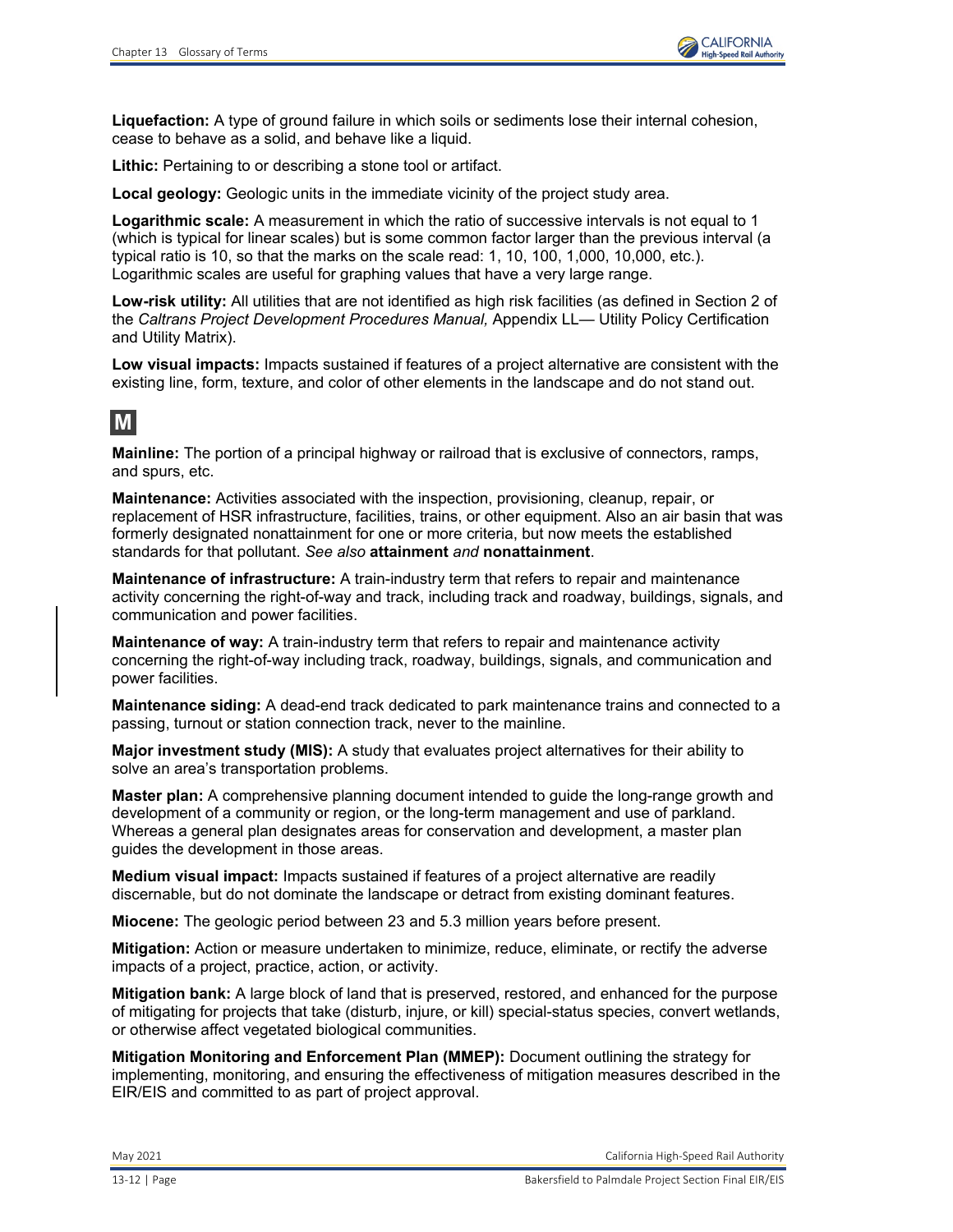

**Mixed-use development:** Development that incorporates residential and nonresidential uses.

**Modal:** A transportation system defined on the basis of specific rights-of-way, technologies, and operational features.

**Modal alternative:** A hypothetical, reasonable build alternative to the proposed HSR system consisting of expansion of highways and airports serving the same geographic areas.

**Monitoring:** The collection of information to determine the effects of resource management and to identify changing resource conditions or needs.



**National Ambient Air Quality Standards (NAAQS):** Federal standards outlined in the federal Clean Air Act stipulating the allowable ambient concentrations of specific criteria pollutants.

**National Environmental Policy Act (NEPA):** Federal legislation that establishes national policies and goals for the protection of the environment and requires federal agencies to consider the environmental impacts of major federal projects or decisions, to share information with the public, to identify and assess reasonable alternatives, to identify appropriate measures to mitigate potential impacts, and to coordinate efforts with other planning and environmental reviews taking place. Codified at**:** 42 U.S. Code (U.S.C.) § 4331 et seq.

**NAVD 88:** North American Vertical Datum of 1988—the vertical control datum established for surveying elevations in the United States based on the General Adjustment of the North American Datum of 1988.

**Nitrogen oxides (NO<sub>x</sub>):** A class of gaseous pollutant compounds that includes nitrogen dioxide (NO2) and nitric oxide (NO), both of which are emitted by motor vehicles. *See* **criteria pollutants**.

**No Action:** Under NEPA, refers to an alternative under which no action would be taken (no infrastructure would be built, and no new management or operational practices would be instituted). *See* **No Project***.*

**No Project:** Under CEQA, refers to an alternative under which no action would be taken (no infrastructure would be built, and no new management or operational practices would be instituted). *See* **No Action***.*

**No Project Alternative:** Represents the regional and state transportation system (e.g., highway, air, and conventional rail) as it is today and with implementation of programs or projects that are in regional transportation plans and have identified funds for implementation by 2050. The No Project Alternative represents the baseline conditions for comparison with the HSR Build Alternatives.

**Nonattainment:** An air basin that exceeds federal or state standards for a particular pollutant. *See also* **attainment***,* **maintenance***.* 

**Nonpoint-source pollution:** Pollution that collects from a wide area and cannot be traced to a single source. Examples include pesticides or fertilizers from farms or developed lands that wash into rivers or percolate through the soil into groundwater.

**Notice of Intent (NOI):** Formal NEPA notice published in the *Federal Register* by the federal lead agency stating that an environmental impact statement will be prepared for a proposed project.

**Notice of Preparation (NOP):** Formal CEQA notice issued by the state lead agency stating that an environmental impact report will be prepared for a proposed project.

**Noxious weed:** A plant that has been defined as a pest by law or regulation. The state of California and the federal government maintain lists of plants that are considered threats to the well-being of the state or the country.

**National Priorities List/Superfund List:** A federal list of sites that have been identified as posing an immediate public health hazard and where an immediate response is necessary.

California High-Speed Rail Authority May 2021 and Separation California High-Speed Rail Authority May 2021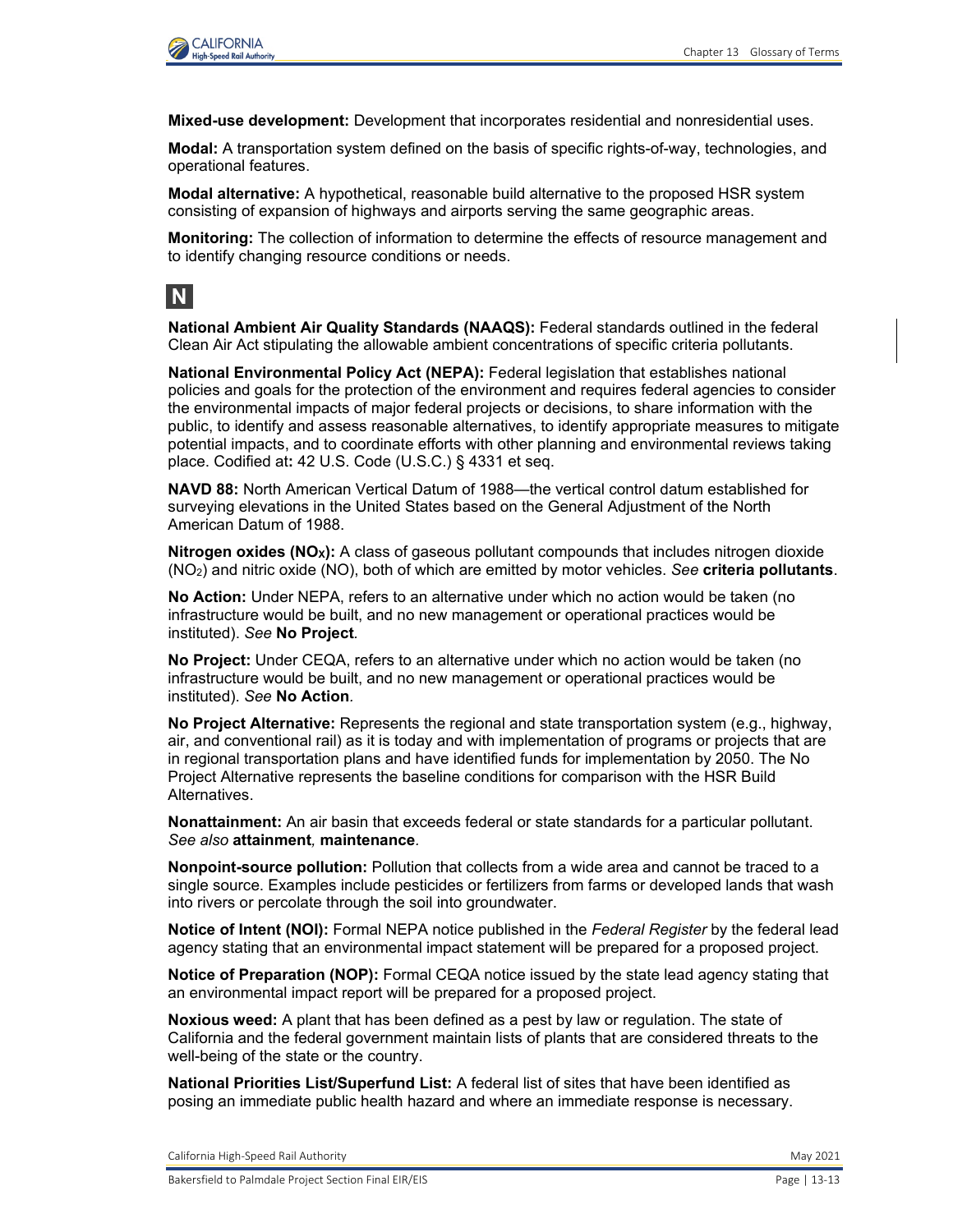**Nuclear magnetic resonance (NMR):** Property that magnetic nuclei have in a magnetic field and applied electromagnetic (EM) pulse or pulses that cause the nuclei to absorb energy from the EM pulse and radiate this energy back out. The energy radiated back out is at a specific [resonance](http://en.wikipedia.org/wiki/Resonance) frequency that depends on the strength of the magnetic field and other factors.

## **O**

**Off-site:** Outside the HSR project footprint.

**Ordinary high-water mark:** The highest visible line on the shore of a body of water established by the fluctuation of water levels.

**Overhead contact system (OCS):** A simple two-wire system, a messenger wire and a contact wire, with overhead wires supported by cantilevers and attached to poles alongside the tracks. *See* **contact wire**.

**Overdraft:** A condition where groundwater pumping exceeds the natural replenishment (recharge) to an aquifer, causing a lowering of the groundwater level.

**Ozone (O<sub>3</sub>):** A photochemical oxidant in the atmosphere that is a major cause of lung and eye irritation in urban environments.

### **P**

**Paleontological:** Related to the study of life in past geologic time.

**Paleontological potential:** The probability that a geologic unit contains fossils.

**Paleontological resource monitor:** A person trained in the identification of fossils and who monitors construction activities for paleontological resources.

**Paleontological resource specialist (PRS):** A person with advanced degree(s) in paleontology or paleobiology and trained in paleontological resources management. A PRS is usually responsible for compliance with laws, ordinances, regulations, and standards addressing paleontological resources.

**Paleontological resources:** Fossils and the remains of ancient plants, animals, and other organisms.

**Paleontological sensitivity:** The probability of a geologic unit to yield fossils based on historic paleontological productivity. Often used synonymously with **paleontological potential**.

**Paleontologist:** A scientist who studies fossils.

**Pantograph power pickup:** A device for collecting electric current from an overhead wire consisting of a hinged vertical arm operated by springs or compressed air and a wide, horizontal contact surface that slides along the wire as the vehicle moves forward.

**Paralleling station:** An HSR traction power facility that operates in conjunction with switching stations to balance the electrical load between HSR tracks and to switch power off or on to either track in an emergency. *See* **traction power substation**.

**Parcel:** A distinct, continuous portion or tract of land.

**Park-and-ride:** Facility where HSR patrons can leave personal vehicles.

**Partial parcel acquisition:** A permanent acquisition of a portion of a parcel of land required to implement a project. Also, describes a temporary acquisition of a parcel of land that requires the occupants to move during the construction period.

**Particulate matter:** Liquid and solid particles of a wide range of sizes and compositions found in the atmosphere; of particular concern for air quality analysis are particles smaller than, or equal to, 10 microns and 2.5 microns in size ( $PM_{10}$  and  $PM_{2.5}$ , respectively).

May 2021 California High-Speed Rail Authority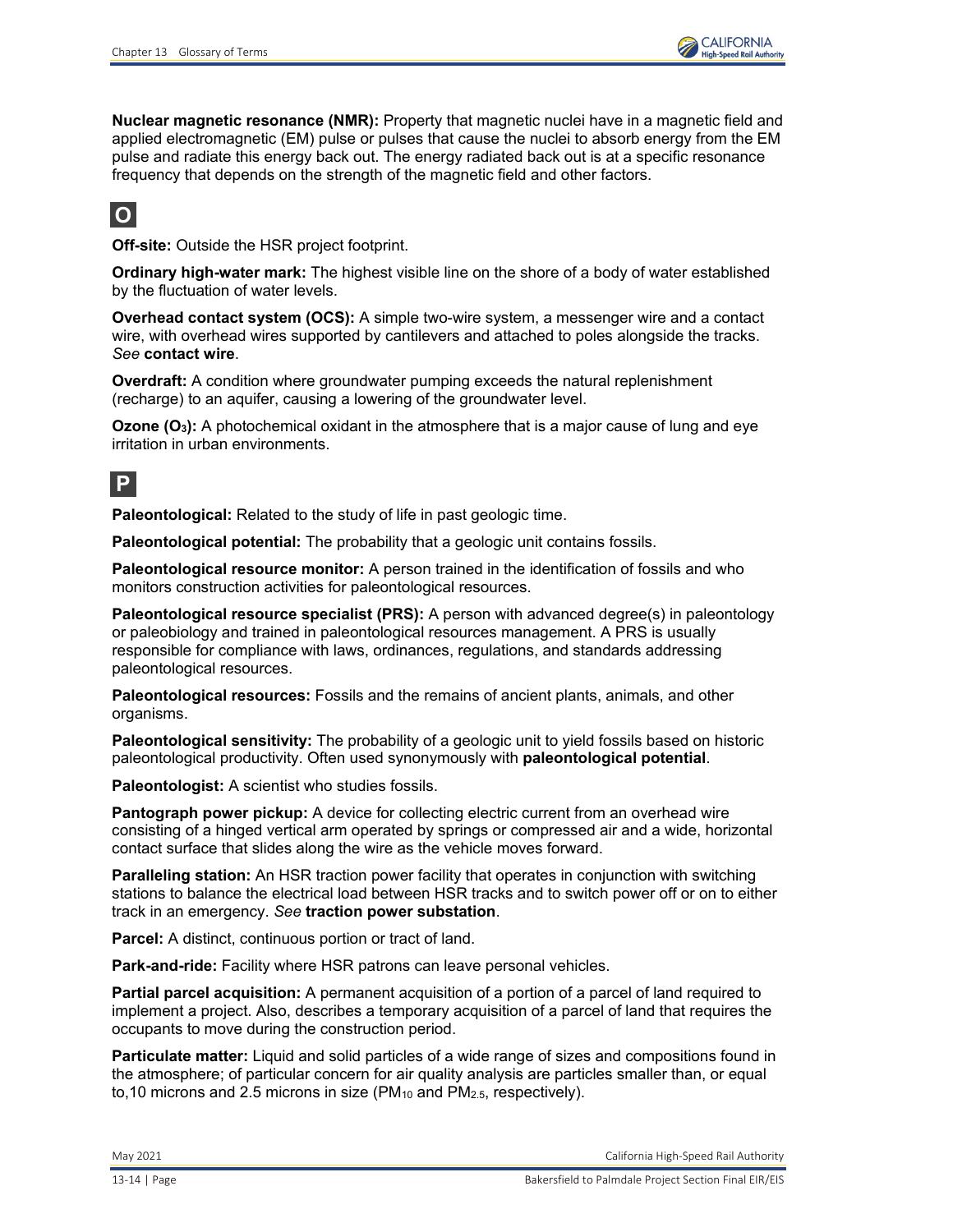

**Particulate pollution:** Air pollution such as dust, soot, and smoke that is irritating but usually not poisonous. Particulate pollution also can include bits of highly toxic solid or liquid substances. Of particular concern are particles smaller than, or equal to, 10 microns (PM10) or 2.5 microns (PM2.5) in size.

**Passing track:** A track connected to the mainline on both ends that allows a train to stop for commercial reasons (in a station for example) or operating purposes (to deal with a delayed train or a train with technical issues), and that allows other trains to pass.

**Perennial stream:** A stream that flows continually throughout the year.

**Pesticide:** Any substance intended to prevent the presence of, destroy, repel, or mitigate any pest. The term pesticide applies to insecticides and various other substances used to control pests, including herbicides.

**Photogrammetry:** The art, science, and technology of obtaining reliable information about physical objects and the environment through the process of recording, measuring, and interpreting images and patterns of electromagnetic radiant energy and other phenomena.

**Plat:** A map drawn to scale that shows the division of one or more parcels of land; typically creating lots for development.

**Platform:** Station area adjacent to tracks where trains stop to allow passengers to get on and off of the train.

**Pleistocene:** The geologic period between 2.6 and 0.01 million years before present.

**Point source pollution:** Pollution that can be traced to a single source (e.g., a smokestack at a factory).

**Polychlorinated biphenyls (PCB):** An organic chlorine compound used in electrical transformers, hydraulic equipment, capacitors, and similar equipment. The compound is a toxic persistent organic pollutant.

**Positive train control (PTC) infrastructure:** Integrated command, control, communications, and information systems for controlling train movements that improve railroad safety by significantly reducing the probability of collisions between trains, casualties to roadway workers, and damage to equipment.

**Positive train control (PTC) systems:** The Rail Safety Improvement Act requires that railroads implement PTC systems to prevent train-to-train collisions on certain rail lines by the end of 2020.

**Poverty level:** The income at which a family or individual is considered poor. In 2015, the U.S. Census Bureau defined the poverty level for a family of four as an income of \$24,036 or less.

**Practicable:** Available and capable of being done after taking into consideration cost, existing technology, and logistics in light of overall project purposes.

**Preferred alternative:** The alternative identified as preferred by the lead agency (one or more).

**Prehistoric archaeological sites:** Places where Native Americans lived or carried out activities during the prehistoric period (as late as AD 1769).

**Prime farmland:** Rural land that has the best combination of physical and soil chemistry characteristics, including weather conditions and water availability, for producing food, feed, forage, fiber, and oilseed crops, and is available for these uses.

**Program-level/programmatic:** Refers to a CEQA or NEPA environmental review that covers the broad spectrum of a large, complex, regionally extensive effort comprised of a number of smaller, regionally focused projects or phases.

**Project:** The combination of decisions and actions taken by a lead agency to implement a plan of action or construct a facility or operate a service. In the context of HSR, projects include the construction of guideway and associated infrastructure; maintenance, station, and other facilities;

California High-Speed Rail Authority May 2021 and Separation California High-Speed Rail Authority May 2021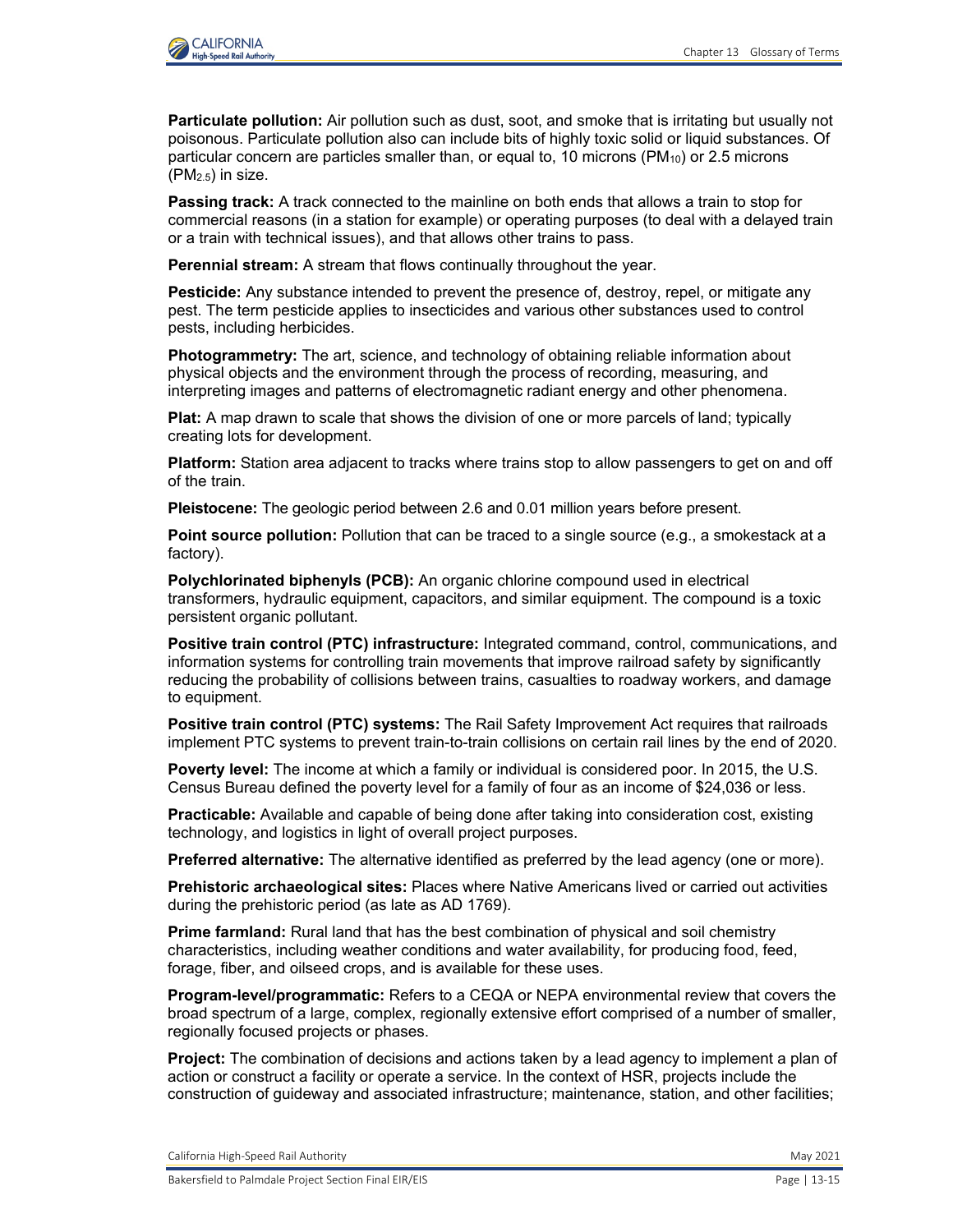passenger rail operation and maintenance activities; and implementation of measures to mitigate the significant adverse impacts of HSR construction, operation, and maintenance.

**Project footprint:** The area needed to construct in the short term, and operate and maintain in the long term, all permanent HSR features (including tracks and guideway structures, train signaling and controls and communications facilities, traction power distribution and substations, switching and paralleling stations, passenger platforms and stations, maintenance-of-way facilities, maintenance facilities, HSR perimeter security controls, passenger station access, HSR facility operation or maintenance access, sound walls or other peripheral features owned and maintained by the Authority), freight or passenger or transit railroad grade separations, roadway grade separations and adjoining street or intersection changes, contiguous access to severed parcels, new utility features, existing utility relocations, access to new or relocated utility features, drainage facilities, any other physical changes within the area needed to construct and operate HSR, and HSR property rights or licenses to accommodate HSR construction, operation, and maintenance (temporary and permanent ground or aerial fee properties, easements or licenses for HSR facility and associated feature sites, HSR operations and maintenance activities, operation or maintenance access, utility connections and maintenance, HSR stormwater and wildlife management features, construction activities, mobilization, staging and access).

**Project-level:** Refers to more detailed, site-specific environmental analysis focusing on the implementation of a single project that is part of a program of projects.

**Project viewshed:** The area within which the project alternatives could be visible.

**Public transportation:** Includes bus, trolley bus, streetcar or trolley car, subway or elevated, railroad, ferryboat, and taxicab service.

**Purpose and need:** The reason(s) for undertaking a project or action, and the need(s) the project or action is intended to meet or fulfill.

## **Q**

#### **Qualified paleontologist:** *See* **paleontological resources specialist**.

**Quality level:** A level of accuracy scale used (1) to identify the location of underground and aboveground utility facility information needed to develop capital projects, and (2) for acquiring and managing that level of information during the project development process.

**Quaternary:** Relating to or denoting the most recent period in the Cenozoic era, following the Tertiary period and comprising the Pleistocene and Holocene epochs (and thus including the present).

### **R**

**Radio frequency:** The frequency range of the electromagnetic spectrum used for radio communication.

**Rail guideway:** A track that supports and physically guides high-speed trains.

**Rail line:** A length of railroad track and railbed.

**Railbed:** The substructure of a railroad, underlying the tracks.

**Reactive organic gas (ROG):** Reactive **hydrocarbon** pollutants.

**Regional Transportation Improvement Plan (RTIP):** A transportation planning document that lists all of the transportation projects proposed over a 6-year period for a given region. The regional transportation improvement program is prepared to implement projects and programs listed in the **Regional Transportation Plan,** and is developed in compliance with state and federal requirements.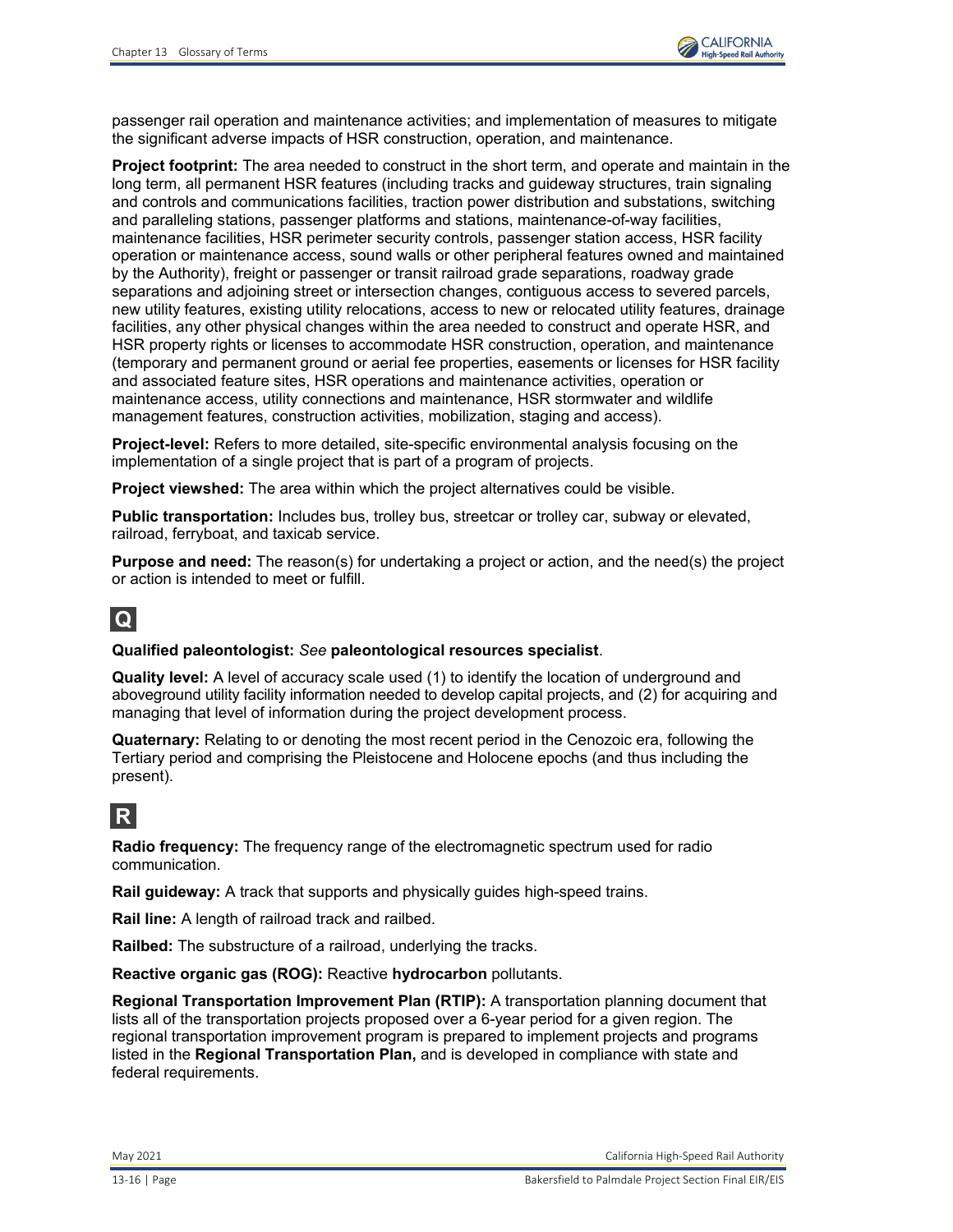

**Regional transportation plan (RTP):** A long-range (20+ year) transportation plan. The regional transportation plan identifies major challenges as well as potential opportunities associated with growth, transportation finances, the future of airports in the region, and impending transportation system deficiencies that could result from growth anticipated in the region. There are typically two components of the RTP: a financially constrained and a financially unconstrained version. The financially constrained version of the RTP includes projects and programs that fit within existing and planned funding sources.

**Relocations:** The removal, rearrangement, reinstallation, or adjustment of a utility facility required by the construction of a transportation improvement project. Also describes occupants who would be displaced from parcels acquired to implement the HSR construction, operation, or maintenance and who would receive assistance from the Authority in finding new property.

**Retention pond:** A pond designed to hold and infiltrate most or all of the surface water runoff that it receives.

**Remnant:** The portion of a property that is not acquired for HSR purposes but may not be large enough for use and may be offered for sale to adjacent land owners.

**Ridership:** The number of people who ride a transportation system.

**Right-of-way:** A legal right of passage over a defined area of real property. In transit usage, it represents the legally defined property encompassing a roadway or railway that is controlled by a transit or transportation agency/authority.

**Riparian:** Relating to living or located on the bank of a natural water course, lake, or tidewater.

**Riparian corridor:** The area along a natural water course, lake, or tidewater where wildlife live, move, or migrate.

**Rock or geologic unit:** A body of rock or unconsolidated sediment that has a distinct origin and distinctive attributes allowing its distribution to be mapped.

**Rolling stock:** Wheeled railway vehicles.

**Route mile:** The distance traveled over tracks between two points. Route miles may have one or multiple sets of parallel tracks.

**Ruderal:** Weedy vegetation, commonly including or dominated by introduced species, characteristic of areas where native vegetation has been disturbed or removed.

**Runoff:** The flow of water over land from rain, snowmelt, or other sources.

### **S**

**Scale:** A line representing a proportionate size for maps and engineering and architectural drawings.

**Scenic corridor:** A corridor with landscapes and vistas of high scenic quality.

**Scoping:** A process used under CEQA and NEPA to determine the set of issues to be discussed and for identifying issues of particular concern related to the proposed action or project to be analyzed in an EIR (under CEQA) or an EIS (under NEPA).

**Scour:** Erosion caused by fast-flowing water.

**Section 4(f):** Provisions originally enacted as Section 4(f) of the U.S. Department of Transportation Act of 1966 codified in 49 U.S.C., Subtitle I, Section 303(c). Section 4(f) addresses the potential for conflicts between transportation needs and the protection of land for recreational use and resource conservation by providing protection for publicly owned parkland, recreation areas, and historic sites from use. Specifically, the provisions prohibit approval of any program or project that would require the use of any publicly owned land from a public park, recreation area, wildlife or waterfowl refuge, or land of an historic site of national significance as determined by the officials having jurisdiction over these lands unless there are no feasible and prudent alternatives

California High-Speed Rail Authority May 2021 and Separation California High-Speed Rail Authority May 2021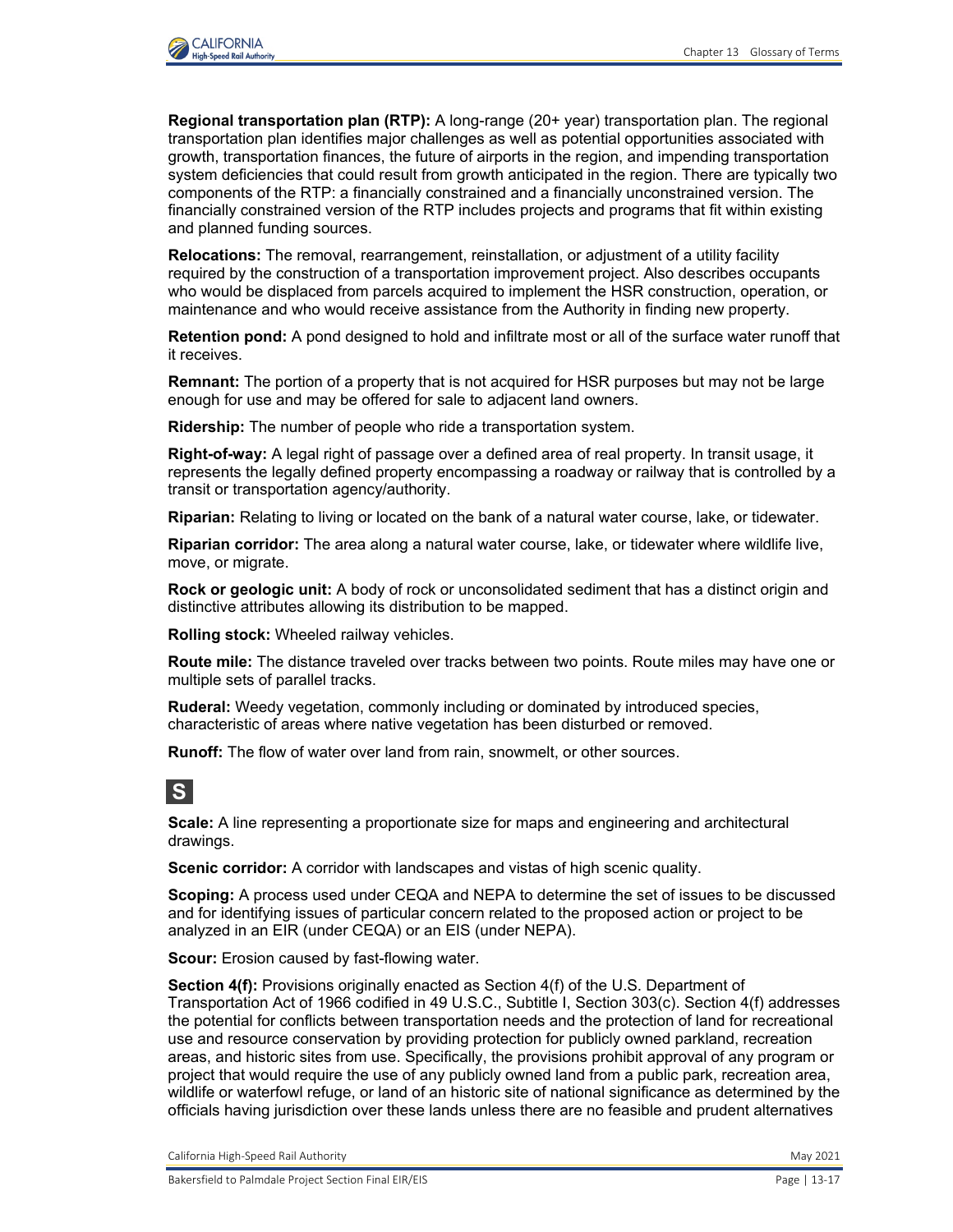to the use of these lands. In addition, a proposed program or project must include all possible planning to minimize harm resulting from the proposed use.

**Section 6(f):** Section 6(f) of the Land and Water Conservation Fund Act of 1964 prohibits the conversion of property acquired or developed with funds granted through the act to a nonrecreational purpose without the approval of the National Park Service or a state-designated agency. Section 6(f) directs the U.S. Department of the Interior to ensure that replacement lands of equal value (monetary), location, and usefulness are provided as conditions to such conversions. State and local governments often obtain grants to acquire or make improvements to parks and recreation areas (16 U.S.C. § 460-4 through 460-11, September 3, 1964, as amended 1965, 1968, 1970, 1972–1974, 1976–1981, 1983, 1986, 1987, 1990, 1991, 1993– 1996). Consequently, where such conversions of Section 6(f) lands are proposed, replacement land must be provided.

**Sedimentary rock:** Rock resulting from the consolidation of sediment.

**Sedimentary rock units:** Rock units composed of sediment, as distinct from those composed of igneous rocks (volcanic or granite). Sedimentary rock units can yield fossils.

**Sediments:** Fragments of material originating from the physical or chemical weathering of rocks and minerals, from the decomposition of organic matter, or from atmospheric fallout. Clay, mud, and sand are all types of sediment.

**Seismic monitoring devices:** For the HSR system, these are devices that detect ground movements and automatically shut down power to high-speed trains and apply the on-board emergency brakes.

**Senate Bill 45:** A law that consolidates various funding programs into the **State Transportation Improvement Program (STIP)** and increases accountability for programming and delivery of STIP projects to the regions in the state and the various California Department of Transportation districts.

**Sensitive natural communities:** Communities of plants and wildlife interacting in the same ecosystem and whose extent has been much reduced in the state and are locally rare.

**Sensitive receiver:** Noise-sensitive or vibration-sensitive land uses where increased annoyance can occur, such as residences, schools, hotels/motels, or medical facilities.

**Sensitive receptors:** Locations considered more sensitive to adverse effects from air pollution (e.g., residences; preschools and kindergarten through grade 12 schools; daycare centers; health-care facilities such as hospitals, retirement homes, and nursing homes; and parks and/or playgrounds).

**Sensitivity analysis:** An analysis that assesses how sensitive the outcomes predicted by modeling are to changes based on different model inputs (assumptions or variables).

**Service:** The portion of the electrical, gas, water, or sewer utility system that connects a customer, usually at the meter location, to the utility distribution or supply system. Also, refers to passenger transportation provided by transit and other carrier operations.

**Shadow impact:** A shadow impact ranking used in visual impact analysis. The ranking would be high if a new (not existing) elevated structure were within 75 feet of residential or open space, natural areas, or parkland.

**Shared right-of-way:** An HSR alignment where the HSR train operates in proximity to and within the existing operating rights-of-way of other transportation systems, including conventional passenger railroads or freight railroads, without sharing tracks.

**Shared-use corridor:** A segment along the HSR alignment where high-speed trains operate on exclusive tracks located along rail corridors, on separate rights-of-way, proximate to existing rights-of-way where conventional passenger and freight railroads currently operate.

**Shared-use track:** A segment along the HSR alignment where HSR operates with other passenger railroads (i.e., Caltrain, Metrolink, and Amtrak), on the same track.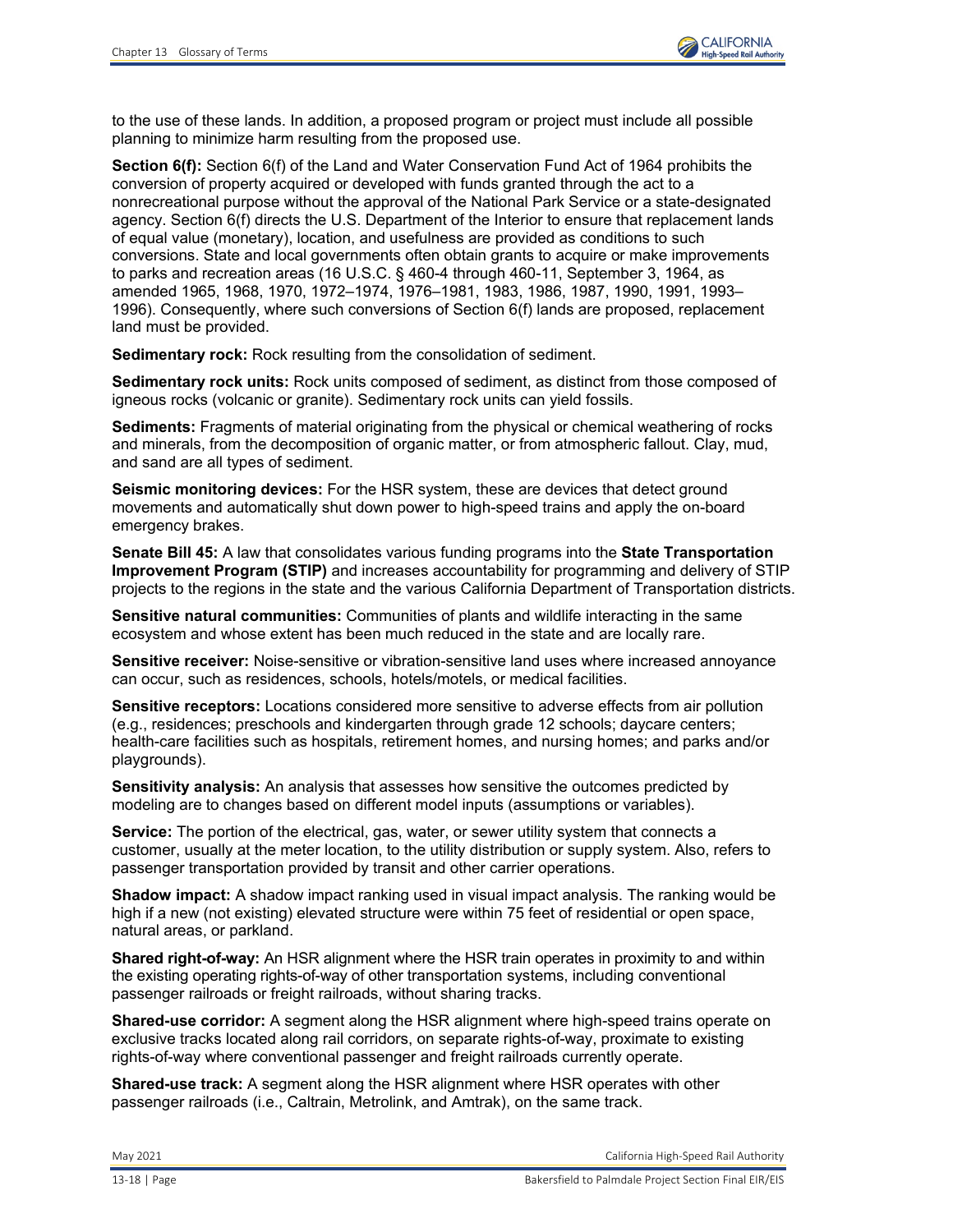

*Shinkansen:* The Japanese high-speed train system.

**Significant:** In CEQA usage, describes an impact that is sufficiently adverse, intense, or prolonged to require mitigation. For NEPA usage, considers both the context of the proposed federal action and the intensity of a potential effect.

**Slab track:** Railroad track installed on concrete slabs for support.

**Sleeve:** A pipe in which a slightly smaller pipeline or conduit is inserted.

**Society of Vertebrate Paleontology:** An international society of paleontologists, with an emphasis on vertebrate paleontology.

**Soil densification:** Soil compaction that can lead to erosion.

**Special provision:** Specific construction contract clauses setting forth the conditions or requirements peculiar to the work and that supplement the project's standard specifications.

**Special-status plant communities:** Significant or rare vegetation types (as defined by the California Department of Fish and Wildlife) or plant communities that are of limited distribution statewide or within a county or region.

**Special-status species:** Plants and animals that are legally protected under the Federal Endangered Species Act of 1973, the California Endangered Species Act, or other regulations, such as those species that meet the definitions of rare or endangered under CEQA Guidelines Sections 15380 and 15125.

**State Implementation Plan (SIP):** Statewide air quality plan for complying with the federal Clean Air Act. The SIP consists of narrative, rules, and agreements that California will use to clean up polluted areas.

**State Transportation Improvement Program (STIP):** A multiyear capital improvement program of transportation projects on and off the state highway system, funded with revenues from the State Highway Account and other funding sources. While it covers a 5-year period, STIP programming updates occur every 2 years.

**Station:** Area that would provide intermodal connectivity, drop-off facilities, an entry plaza, a station house area for ticketing and support services, a station platform where passengers wait for and access the HSR train, and parking facilities.

**Stormwater Pollution Prevention Plan (SWPPP):** A plan that specifies site management activities to be implemented during site development, including construction stormwater best management practices, erosion and sedimentation controls, dewatering (nuisance water removal), runoff controls, and construction equipment maintenance.

**Straddle bent:** A pier structure that spans the functional/operational right-of-way limit of a roadway, highway, or railway.

**Strike-slip fault:** A fault in which rock strata are displaced mainly in a horizontal direction, parallel to the line of the fault.

**Study corridor:** A linear geographic belt or band connecting different parts of the study region that follows the corridor alignment selected for the HSR system at the program level for evaluation at the project level.

**Study region:** Geographic boundaries in which the environmental investigations specific to each resource topic were conducted.

**Subsidence:** Sinking or lowering of the ground surface.

**Subsistence remains:** Remains that include the inedible portions of foods, such as animal bone and shell, and edible parts that were lost and not consumed, such as charred seeds. These remains may be found in conjunction with historic or prehistoric cultural resources.

California High-Speed Rail Authority May 2021 and Separation California High-Speed Rail Authority May 2021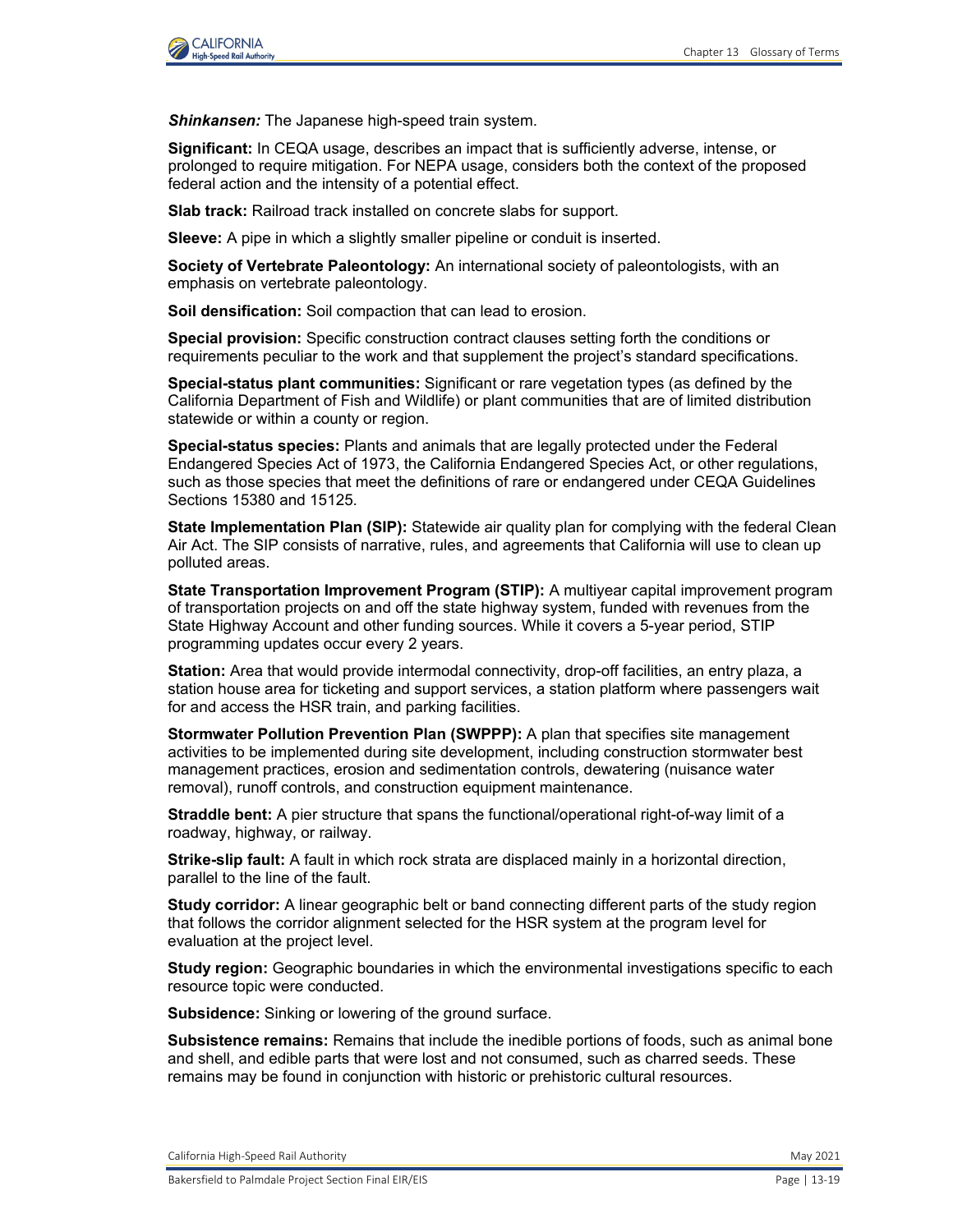**Sulfur oxides (SO<sub>x</sub>):** Compounds of sulfur and oxygen molecules. Sulfur dioxide (SO<sub>2</sub>) is the predominant form of  $SO<sub>x</sub>$  found in the lower atmosphere.

**Surface Transportation Board (STB):** A bipartisan, independent federal regulatory body, the STB has jurisdiction over the construction and operation of new rail lines in the U.S, including HSR.

**Surficial geology:** Unconsolidated Quaternary-era geologic materials lying on top of bedrock. Common surficial materials include sand and gravel, glacial tills, clay, and silts.

**Swale or sheetflow runoff:** Surface water runoff from a low tract of land, especially one that is moist or marshy.

**Switch:** A mechanical installation enabling trains to be guided from one track to another at a railway junction.

**Switching station:** An HSR traction power facility that functions with paralleling stations to balance the electrical load between HSR tracks and to switch power off or on to either track in an emergency.

## **T**

**Take:** To harass, harm, pursue, hunt, shoot, wound, kill, trap, capture, or collect, or to attempt to engage in any such conduct, any flora or fauna (as defined in Section 3 of the **federal ESA**).

**Taxon:** A general term for a named group of related organisms.

**Tectonic activity:** Movement of the earth's tectonic plates that can result in earthquakes, volcanoes, and mountain building.

**Terminal station:** The first or last station of a passenger railway route.

**Thermocline:** A thin but distinct layer in a large body of water, such as an ocean or lake, in which temperature changes more rapidly with depth than it does in the layers above or below.

**Tiering:** Refers to the practice of addressing general issues in broader environmental impact reports or statements, such as **Program-Level** documents, and providing more detailed sitespecific analyses in subsequent (typically **Project)** documents that incorporate the initial broad analysis by reference.

**Topographic map:** A map showing the surface features of the earth.

**Total organic gases (TOG):** A pollutant classification that includes all **Hydrocarbons**, both reactive and nonreactive.

**Track mile:** The literal number of miles of single track.

**Trackway:** The route of a train.

**Trackwork:** The design of train tracks.

**Traction power substation (TPSS):** An electrical substation that supplies power to the HSR system.

**Traditional cultural properties and resources (TCP):** Places associated with the cultural practices or beliefs of a living community that are rooted in that community's history. Examples of TCPs include, but are not limited to, any place where people practice a ritual activity or festival; any place where something happened that is of significance to a group or community and is referred to in stories; any place that is a vital and beloved part of the community and that may give the community a special identity or defining character.

*Train à Grande Vitesse* **(TGV)**. France's intercity high-speed rail system.

**Trainset:** A complete unit of **rolling stock** that makes up a single train.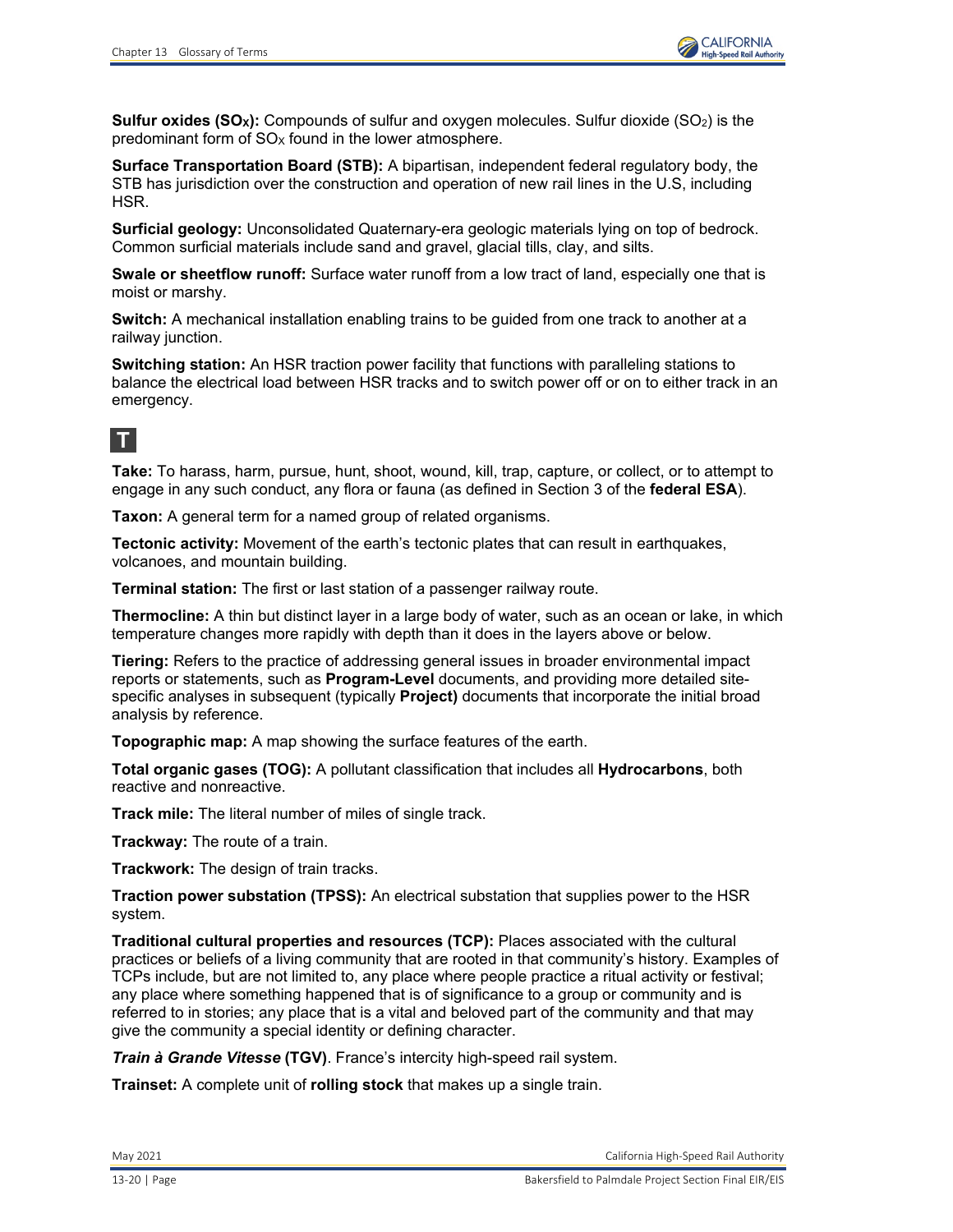

**Transit-dependent population:** The population over the age of 16 (workers) who use **public transportation** to travel to and from work, and who typically do not have access to use a personally owned automobile.

**Transportation demand management:** The operation and coordination of various transportation system policies and programs to manage travel demand to make the most efficient and effective use of existing transportation services and facilities.

**Transportation system management:** Actions that improve the operation and coordination of transportation services and facilities to realize the most efficient use of the existing transportation system.

**Travel time:** The time spent traveling from a place of origin to a place of destination. *Total travel time* includes the time required to reach a station or an airport, time spent waiting for the next scheduled train or flight, time spent getting to the boarding area, time spent checking and retrieving luggage, and time spent getting a rental car or taxi, as well as time spent to reach the final destination.

**Tributary watercourse:** A stream feeding a larger stream or lake.

## **U**

**Unavoidable:** In CEQA and NEPA usage, describes an impact that cannot be entirely avoided, reduced, or compensated.

**Unique farmland:** Farmland with soils of lower quality than either **prime farmland** or **farmland of statewide importance**, but still used for the production of crops. Unique farmlands are usually irrigated, but may include nonirrigated orchards or vineyards in some of California's climate zones. To qualify as unique farmland, a property must have been used to grow crops at some time during the previous four years.

## **V**

**Value capture:** A station area development principle that is a criterion for selecting an HSR station site.

**Variance:** Approved deviation, or exception, from a minimum design criteria or standard.

**V/C ratio:** Volume-to-capacity ratio; describes the relationship between the amount of traffic a roadway was designed to carry and the amount of traffic it actually carries. Related to the **levelof-service (LOS)** the roadway can provide.

**Vehicle miles traveled (VMT):** A measurement of miles traveled by vehicles within a specified region for a specified time period. VMT is either calculated using two odometer readings or, for vehicles with less than two odometer readings, imputed using a regression estimate.

**Vertebrate:** Organisms with a vertebral column.

**Vernal pool:** An ephemeral wetland that predictably forms in permanent basins during the cooler part of the year, but which turns dry during summer.

**Vertical profile:** A vertical profile includes the vertical curve data of the HSR alignment and the elevations of the existing ground surface along the alignment.

**Viaduct:** A bridge that conveys a road or a railroad over a valley and is often constructed of a series of arches and/or piers.

**Viewer group:** Roadway/highway/rail users, residents, commercial viewers, office viewers, park and trail users, and agricultural and industrial workers within a viewshed.

**Viewshed:** The total area visible from a single observer position, or the total area visible from multiple observer positions. Viewsheds include scenes from highways, trails, campgrounds,

California High-Speed Rail Authority **May 2021** 2021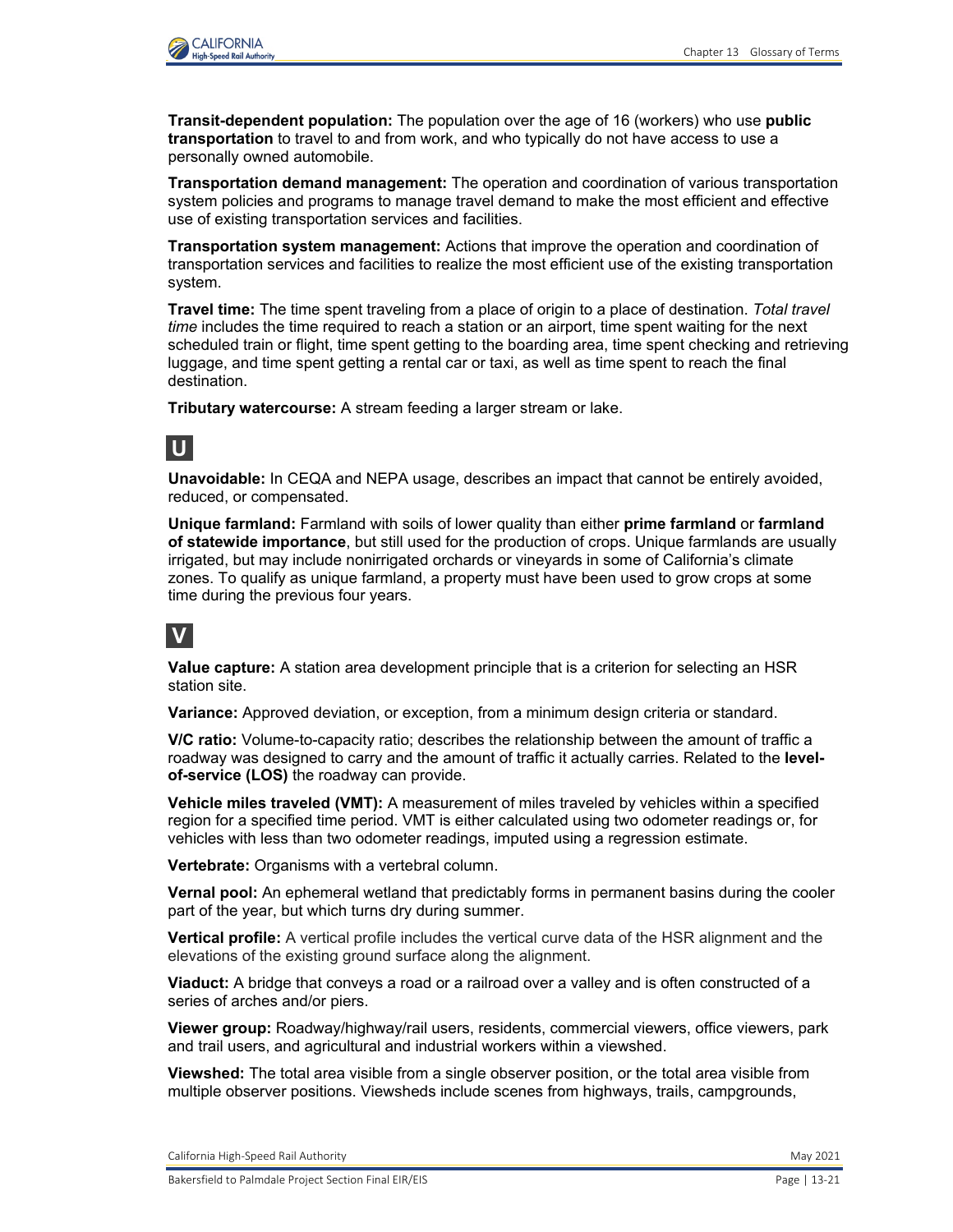towns, cities, or other viewer locations. Viewshed types include corridor, feature, or basin viewsheds.

**Visual character:** The physical attributes of the landscape.

**Visual quality:** The character or inherent features of a viewshed.

**Visual resources:** The natural and artificial features of a landscape that characterize its form, line, texture, and color.

**Visual unity:** The visual coherence and compositional harmony of a landscape considered as a whole.

**Visual vividness:** The visual power or memorability of landscape components as they combine in patterns experienced by the viewer.

**Vividness:** *See* **visual vividness.**

**Volt:** Standard unit of measure for electrical potential.

**Volume-to-capacity ratio:** *See* **V/C ratio**.

## **W**

**Waterbody:** Any significant accumulation of water. The term *body of water* most often refers to large accumulations of water, such as oceans, seas, and lakes, but it may also include smaller pools of water such as ponds, puddles, or wetlands.

**Waters of the State:** Isolated wetlands that may not be subject to regulations under federal law (as defined by the Porter-Cologne Water Quality Control Act (§ 1305(e)). An area is a wetland if, under normal circumstances, it (1) is saturated by ground water or inundated by shallow surface water for a duration sufficient to cause anaerobic conditions within the upper substrate; (2) exhibits hydric substrate conditions indicative of such hydrology; and (3) either lacks vegetation or the vegetation is dominated by hydrophytes.

**Waters of the United States (U.S.):** The federal Clean Water Act defines waters of the U.S. as (1) all waters that are currently used, or were used in the past, or may be susceptible to use in interstate or foreign commerce, including all waters subject to the ebb and flow of the tide; (2) all interstate waters including interstate wetlands; and (3) all other waters, such as intrastate lakes, rivers, streams (including intermittent streams), mudflats, sandflats, wetlands, sloughs, prairie potholes, wet meadows, playa lakes, or natural ponds, the use, degradation, or destruction of which could affect interstate or foreign commerce (33 C.F.R. Part 328.3[a]).

**Water-contact recreation:** Recreational activities in which contact with the water is intended or likely, such as swimming, water-skiing, and fishing.

**Watershed:** The area that contributes water to a drainage system or stream.

**Weir:** A small dam that restricts flow in a stream to raise the water level or diverts flow into a desired course.

**Wet utility:** A pipeline that conveys liquid through gravity or pressured systems for public purposes (i.e., water and wastewater).

**Wetland:** An area of land with soil that is saturated with moisture, either permanently or seasonally. According to the *U.S. Army Corps of Engineers Wetland Delineation Manual*, three criteria must be satisfied to classify an area as a jurisdictional wetland: (1) a predominance of plant life that is adapted to life in wet conditions (hydrophytic vegetation), (2) soils that saturate, flood, or pond long enough during the growing season to develop anaerobic conditions in the upper part (hydric soils), and (3) permanent or periodic inundation or soils saturation, at least seasonally (wetland hydrology).

May 2021 California High-Speed Rail Authority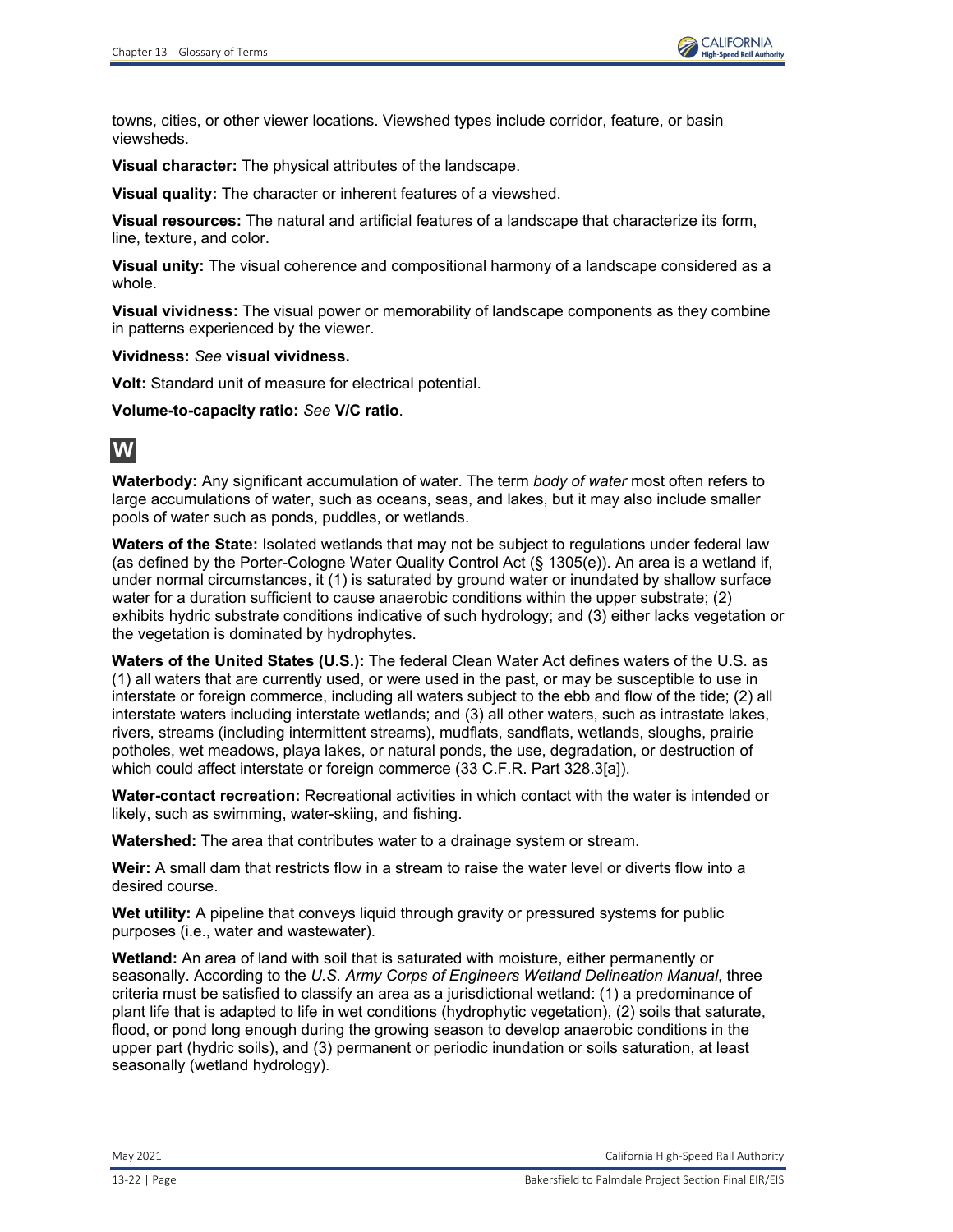

**Wildlife corridor:** A habitat corridor that is essentially free of physical barriers such as fences, walls, and development, and connects two or more larger areas of habitat, allowing wildlife to move between physically separate areas.



**Yard track:** Dead-end track dedicated to operational needs and connected to a passing track, never to the mainline railway.

California High-Speed Rail Authority **May 2021** California High-Speed Rail Authority